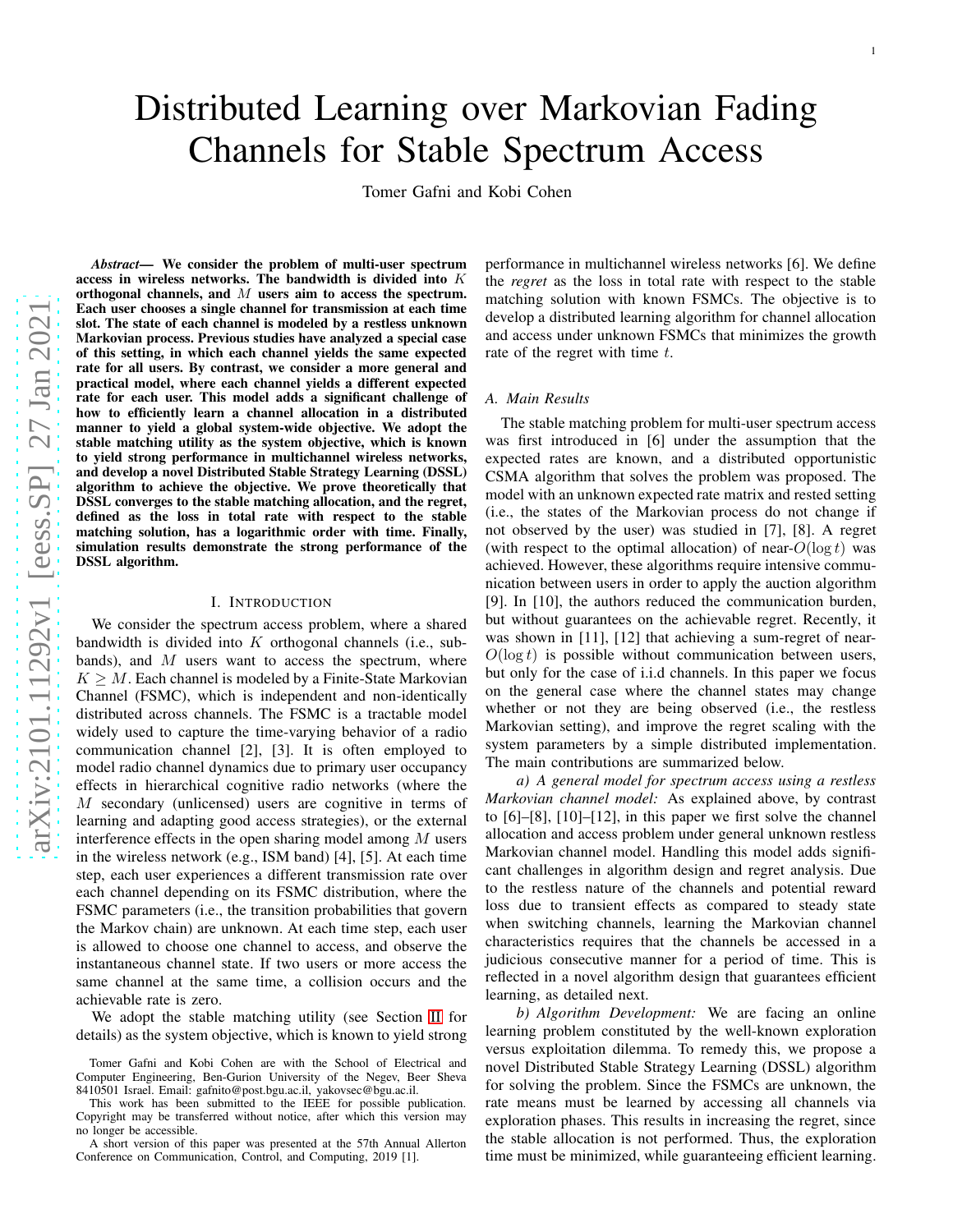Roughly speaking, each channel can be learned by different exploration times, depending on its unknown parameters (see more details in Section [III-D\)](#page-4-0). The algorithm design in this paper contributes to both tackling the more general model, as well as improving the learning efficiency in a fully-distributed manner. Specifically, in existing algorithms [7], [8], [10]–[12], the exploration phase of all channels is determined by the channel that requires the largest exploration time. This results in oversampling the channels and significantly increases the regret. By contrast, the DSSL algorithm estimates online the desired (unknown) exploration rate of each channel. Thus, by sampling the channels according to the desired exploration rate, it avoids oversampling the channels, and thus reduces the regret scaling significantly as compared to existing algorithms.

*c) Performance analysis:* In terms of theoretical performance analysis, we prove that the DSSL algorithm converges to the stable matching allocation, and the regret has a logarithmic order with time. When comparing to existing approaches, DSSL achieves this under the more general restless Markovian model, and also has significantly better scaling with the system parameters. Specifically, under a common benchmark setting of equal rates among users (but still vary among channels), and  $K > M$ , which allows a theoretical comparison of learning efficiency between different algorithms, in [8] and [13] the regret scales as  $O(\frac{MK}{(\Delta_{\min})^2} \log(t))$  , in [12] as  $O(\frac{M^3 K}{(\Delta_{\min})^2} \log(t))$ and in [11] the regret scales as  $O(\frac{MK^2}{(\Delta)})$  $\frac{M}{(\Delta_{\min})^2} \log(t)$ ), where  $\Delta_{\min}$ is the difference in rates between the Mth and  $(M + 1)$ th best channels. In contrast, under DSSL, the regret scales as  $O((\frac{1}{(\Delta_{\min})^2} + MK) \log(t))$ . In addition, extensive numerical experiments were performed to demonstrate the efficiency of the proposed DSSL algorithm.

## *B. Related Work*

A number of studies have developed distributed learning algorithms for a special case of the restless Markovian channel model considered in this paper, where each channel yields the same expected rate for all users [14]–[16]. This special case significantly simplifies the channel allocation problem and the analysis (for instance, switching between assigned users does not affect the resulting regret in this special case). In this paper, we consider the general model where each channel yields a different expected rate for each user. This models the situation of different channel fading states across users and channels in actual wireless networks, and adds a significant challenge of how to learn the desired channel allocation in a distributed manner to achieve a global system-wide objective.

Another set of related work on multi-user channel allocation has approached it from the angle of game theoretic and congestion control ( [17]–[27] and references therein), hidden channel states [28], and graph coloring ( [29]–[32] and references therein). The game theoretic aspects of the problem have been investigated from both non-cooperative (i.e., each user aims at maximizing an individual utility) [18], [19], [24], [25], [33], and cooperative (i.e., each user aims at maximizing a system-wide global utility) [17], [26], [34], [35] settings. Model-free learning strategies were developed in [36], [37] for orthogonal channels, compact models [38], and multiple access channel strategies were developed in [39], [40]. Graph coloring formulations have dealt with modeling

the spectrum access problem as a graph coloring problem, in which users and channels are represented by vertices and colors, respectively (see [29]–[32] and references therein for related studies). Finally, none of these studies have considered the problem of achieving provable stable strategies in the learning context under unknown restless Markovian dynamics, as considered in this paper.

#### <span id="page-1-0"></span>II. SYSTEM MODEL AND PROBLEM FORMULATION

We consider a wireless network consisting of  $K$  orthogonal channels indexed by the set  $\mathcal{K} = \{1, 2, ..., K\}$  and M cognitive users (referred to as users) indexed by the set  $\mathcal{M} =$  $\{1, 2, ..., M\}$ , where  $K \geq M$ . The users aim at accessing the spectrum to send their data. Each user is allowed to choose a single channel for transmission at each time slot, and transmit if the channel is not occupied by a primary user. The users operate in a synchronous time-slotted fashion. Due to spatial geographic dispersion, each user can potentially experience different achievable rates over the channels. When a user  $i$ transmits on channel  $k$  (when the channel is free) at time slot t, its data rate is given by  $r_{i,k}(t)$ . This information is concisely represented by an  $M \times K$  rate matrix  $V(t) = \{r_{ik}(t)\},$  $i = 1, ..., M, k = 1, ..., K$ .

We consider the case where the rate process  $r_{i,k}(t)$  is Markovian and has a well-defined steady state distribution. The transition probabilities associated with the Markov chain are unknown to the users. The process  $r_{i,k}(t)$  evolves independently of the user's actions (i.e., external process). Furthermore, the channel states may change depending on whether or not they are observed (i.e., restless setting). Specifically, the rate of user i on channel k,  $r_{i,k}(t)$ , is modeled as a discrete time, irreducible and aperiodic Markov chain on a finite-state space  $\mathcal{X}^{i,k}$  and is represented by a transition probability matrix  $\hat{P}^{i,k} \triangleq (p_{x,x'}^{i,k} : x, x' \in \mathcal{X}^{i,k})$ . The process mean (i.e., the expected rate) is denoted by  $\mu_{i,k}$  and is unknown to the users. We define the  $M \times K$  expected rate matrix by  $U = \{\mu_{ik}\},\$  $i = 1, ..., M, k = 1, ..., K$ .

Let  $X_{i,k}(t)$  be the actual achievable rate for user i on channel  $k$  at time  $t$ . If two or more users choose to access the same channel at the same time slot, a collision occurs. In this case,  $X_{i,k}(t) = 0$ . Otherwise, if user i has accessed channel k without colliding with other users, then  $X_{i,k}(t) =$  $r_{i,k}(t)$ . The users implement carrier sensing to observe the current channel state at each time slot as is typically done in cognitive radio networks [14], [22]. Hence, the channel states are observed regardless of collisions. The transmission scheme for the multi-user spectrum access model is detailed in Section [III.](#page-2-0)

## *A. Notations*

We present the other notations that are used throughout the paper. Let  $\vec{\pi}_{i,k} \triangleq (\pi_{i,k}^x, x \in \mathcal{X}^{i,k})$  be the stationary distribution of the Markov chain  $P^{i,k}$ , and let:

$$
\pi_{\min} \triangleq \min_{i \in \mathcal{M}, k \in \mathcal{K}, x \in \mathcal{X}^{i,k}} \pi_{i,k}^x, \quad \hat{\pi}_{i,k}^x \triangleq
$$

$$
\max \{\pi_{i,k}^x, 1 - \pi_{i,k}^x\}, \quad \hat{\pi}_{\max} \triangleq \max_{i \in \mathcal{M}, k \in \mathcal{K}, x \in \mathcal{X}^{i,k}} \{\pi_{i,k}^x, 1 - \pi_{i,k}^x\}.
$$

We define  $X_{\text{max}} \triangleq \max_{i \in \mathcal{M}, k \in \mathcal{K}} \{|\mathcal{X}^{i,k}|\}$  as the maximal cardinality among the state spaces, and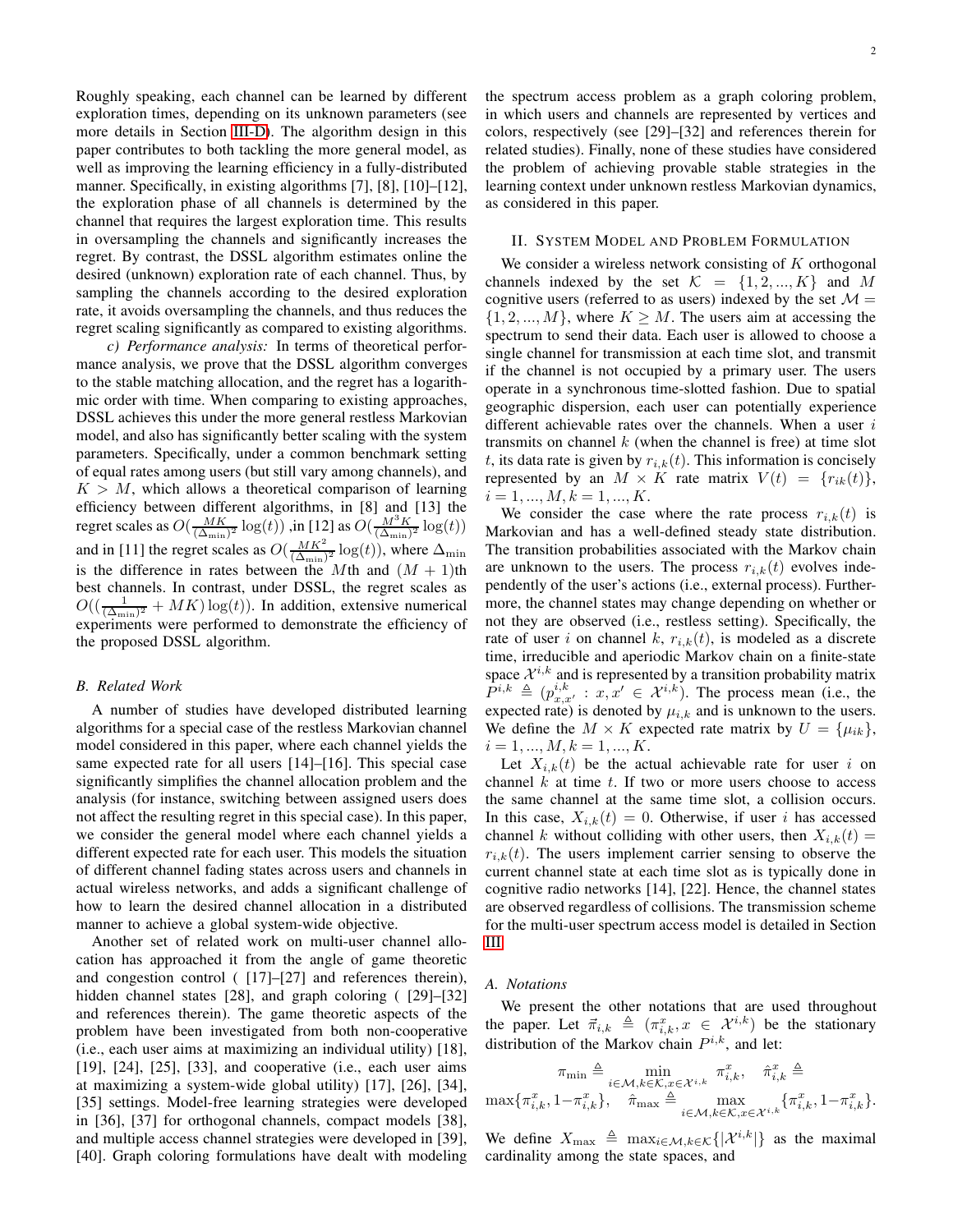$$
x_{\max}\triangleq\max_{i\in\mathcal{M},k\in\mathcal{K},x\in\mathcal{X}^{i,k}}x,\quad r_{\max}\triangleq\max_{i\in\mathcal{M},k\in\mathcal{K}}\sum_{x\in\mathcal{X}^{i,k}}x.
$$

Let  $\lambda_{i,k}$  be the second largest eigenvalue of  $P^{i,k}$ , and  $\lambda_{\max} \triangleq$  $\max_{i \in \mathcal{M}, k \in \mathcal{K}} \lambda_{i,k}$  be the maximal one among all channels and users. Also,  $\overline{\lambda}_{min} \triangleq 1 - \lambda_{max}, \overline{\lambda}_{i,k} \triangleq 1 - \lambda_{i,k}$  is the eigenvalue gap. Let  $M_{x,y}^{i,k}$  be the mean hitting time of state y starting at initial state x for channel k used by user i, and  $M_{\text{max}}^{i,k} \triangleq$  $\max_{x,y\in\mathcal{X}^{i,k},x\neq y} M_{x,y}^{i,k}$ . We also define:

> $A_{\max} \triangleq \max_{i,k} (\min_{x \in \mathcal{X}^{i,k}} \pi_{i,k}^x)^{-1} \quad \sum_{k}$  $x \in \mathcal{X}^{i,k}$ x,

and

<span id="page-2-4"></span>
$$
L \triangleq \frac{28x_{\text{max}}^2 r_{\text{max}}^2 \hat{\pi}_{\text{max}}^2}{\bar{\lambda}_{\text{min}}}.
$$
 (1)

The expectations  $\mu_{i,k}$  are given by:

$$
\mu_{i,k} = \sum_{x \in \mathcal{X}^{i,k}} x \cdot \pi_{i,k}^x,
$$

and we define  $\sigma_i$ , for  $i = 1, ..., M$ , as a permutation of  $\{1, \ldots, K\}$  such that

$$
\mu_{i,\sigma_i(1)} > \mu_{i,\sigma_i(2)} > \ldots > \mu_{i,\sigma_i(K)}.
$$

## *B. A Stable Channel Allocation*

Let  $a_i(t) \in \mathcal{K}$  be a selection rule, indicating which channel is chosen by user  $i$  at time  $t$ , which is a mapping from the observed history of the process (i.e., all past actions and observations up to time  $t - 1$ ) to  $\{1, ..., K\}$ . The expected aggregated data rate for all users up to time  $t$  is given by:

$$
R(t) = \mathbb{E}[\sum_{n=1}^{t} \sum_{i=1}^{M} X_{i, a_i(n)}(n)].
$$
 (2)

A policy  $\phi_i$  is a time series vector of selection rules:  $\phi_i =$  $(a_i(t), t = 1, 2, ...)$  for user i.

**Definition 1** ( [6]): A bipartite matching between channels and users is a permutation  $P : \mathcal{M} \to \mathcal{K}$ . The optimal centralized allocation problem is to find a bipartite matching:

$$
\mathbf{k}^{**} = \arg \max_{\mathbf{k} \in P} \sum_{i=1}^{M} \mu_{i,k(i)}.
$$

**Definition 2** ( [6]): A matching  $S : \mathcal{M} \to \mathcal{K}$  is stable if for every  $i \in \mathcal{M}$  and  $k \in \mathcal{K}$  satisfying  $S(i) \neq k$ , if  $\mu_{i,S(i)} < \mu_{i,k}$ then there exists some user  $i' \in \mathcal{M}$  such that  $S(i') = k$  and  $\mu_{i',k} > \mu_{i,k}.$ 

Achieving the optimal allocation in Definition 1 requires implementing a centralized solution, or a distributed solution with heavy complexity and slow convergence [41]. Therefore, we are interested in developing a distributed algorithm with low complexity that converges to the stable matching solution in Definition 2 which is known to yield strong performance and very fast convergence (when the expected rates are known) by using distributed opportunistic CSMA (see Section [III-B](#page-3-0) and [6] for more details on opportunistic CSMA for stable channel allocation).

We assume that the entries in the matrix  $U$  are all different, as in [6], which holds in wireless networks due to continuous-valued Shannon rates<sup>[1](#page-2-1)</sup>. Thus, there is a unique stable matching

<span id="page-2-1"></span><sup>1</sup>Otherwise, we can add noise to the matrix.

solution under our assumptions, and the expected aggregated rate under the stable matching solution  $S$  is given by:  $\frac{M}{\sum}$  $\sum_{i=1}^{\infty} \mu_{i,S(i)}$ . The channel  $S(i)$  (i.e., the channel that user i selects under the stable matching configuration) is referred to as the *stable channel selection* of user i.

*Remark 1:* We point out that under an i.i.d. or rested<sup>[2](#page-2-2)</sup> Markovian channel model, the optimal policy is to transmit on the same channels that achieves the optimal centralized allocation in terms of the sum expected rate. However, the optimal policy in the restless Markovian setting has been shown to be P-SPACE hard even under known Markoivan dynamics [42]. Therefore, a commonly adopted approach in this setting is to use a weaker definition of the regret, first introduced in [43] and used later; e.g., in [14], [15], [44], [45], where the policy is compared to a "partially informed" genie who knows the expected rates of the channels, instead of the complete system dynamics. In this paper we adopt this approach as well.

### <span id="page-2-3"></span>*C. The Objective*

Since the expected rates  $\mu_{i,k}$  are unknown in our setting, the users must learn this information online effectively so as to converge to the stable matching solution. A widely used performance measure of online learning algorithms is the regret, which is defined as the reward loss with respect to an algorithm with a side information on the model. In our setting, we define the regret for policy  $\phi = (\phi_i, 1 \le i \le M)$ as the loss in the expected aggregated data rate with respect to the stable matching solution that uses the true expected rates:

<span id="page-2-5"></span>
$$
r_{\phi}(t) \triangleq t \cdot \sum_{i=1}^{M} \mu_{i,S(i)} - \mathbb{E}_{\phi}[\sum_{n=1}^{t} \sum_{i=1}^{M} X_{i,\phi_i(n)}(n)]. \tag{3}
$$

A policy  $\phi$  that achieves a sublinear scaling rate of the regret with time (and consequently the time averaged regret tends to zero) approaches the required stable matching solution. The essence of the problem is thus to design an algorithm that learns the unknown expected rates efficiently to achieve the best sublinear scaling of the regret with time.

# <span id="page-2-0"></span>III. THE DISTRIBUTED STABLE STRATEGY LEARNING (DSSL) ALGORITHM

To achieve the objective, as detailed in Section [II-C,](#page-2-3) we divide the time horizon into three phases, we term exploration, allocation, and exploitation. These three phases are performed repeatedly during the algorithm according to judiciously designed policy rules, as detailed later.

The purpose of the exploration phase is to allow each user to explore all the channels to identify its M best channels (i.e., the M channels that yield the highest expected rates for the user). The users use the sample means as estimators for the expected rates of the channels to achieve this goal. This phase results in a regret loss, since users access sub-optimal channels to explore them, and the stable allocation is not performed. However, this phase is essential to identifying the  $M$  best channels and consequently minimizing the regret scaling with

<span id="page-2-2"></span><sup>&</sup>lt;sup>2</sup>In the rested model the Markov chain  $P^{i,k}$  makes a state transition only when user i accesses channel  $k$ .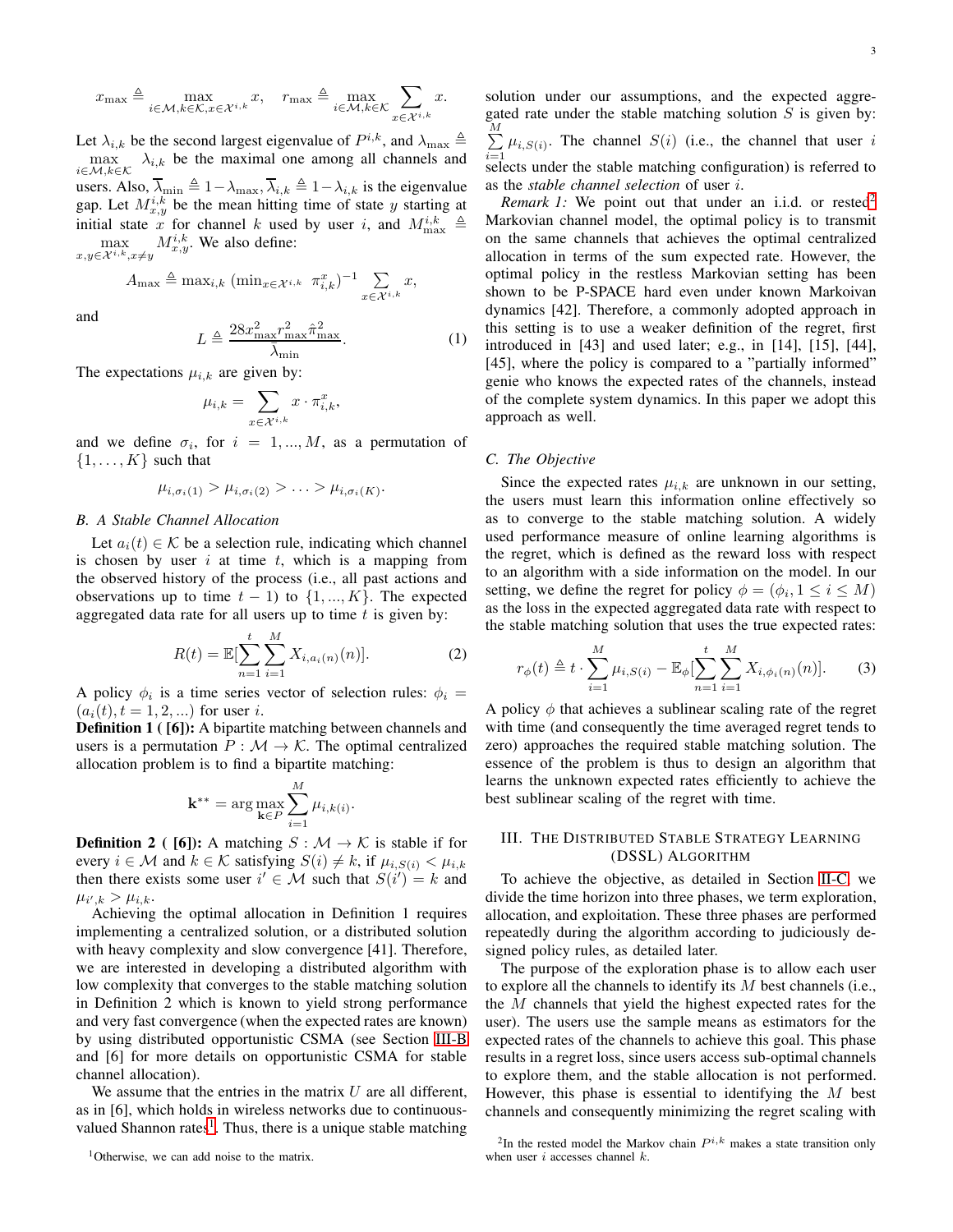time. The purpose of the exploitation phase is to use the currently learned information to execute the stable matching solution. The allocation phase allows users to allocate the channels among themselves properly in a distributed manner using opportunistic carrier sensing [46].

Since the rate process  $r_{i,k}(t)$  can evolve even when channel  $k$  is not selected by user  $i$ , learning the Markovian rate statistics requires using the channels in a consecutive manner for a period of time [14], [15]. Moreover, frequent switching between channels can cause a loss due to the transient effect. The high-level structure of the DSSL algorithm works as follows. Each user  $i$  computes its sufficient number of samples in the exploration phases (condition [\(13\)](#page-5-0) defined in [III-E\)](#page-4-1) for each channel  $k$  at the end of every exploitation phase  $t$ . If the number of samples is greater than the required number for all  $k$ , user i performs another exploitation phase. Otherwise, if the number of samples is smaller than the sufficient number for one or more channels, user  $i$  carries out an exploration phase for those channels. When no exploration phase is needed, an allocation phase is performed. At the end of the allocation phase, each user identifies its stable channel selection, and an exploitation phase is carried out. We now discuss the structure of the DSSL algorithm in details.

## <span id="page-3-3"></span>*A. The structure of the exploration phase:*

Let  $n_O^{i,k}(t)$  be the number of exploration phases in which channel  $k$  was selected by user  $i$  up to time  $t$ . Each exploration phase is divided into two sub epochs: a Random size Epoch (RE), and a Deterministic size Epoch (DE). Let  $\gamma^{i,k}(n_{O}^{i,k}(t) -$ 1) be the last channel state observed at the  $(n_O^{i,k}(t) - 1)^{th}$ exploration phase. RE starts at the beginning of the exploration phase until state  $\gamma^{i,k}(n_O^{i,k}(t) - 1)$  is observed. This epoch ensures that the generated sample path (after removing the samples observed in the RE epochs) is equivalent to a sample path generated by continuously sensing the Markovian channel without switching. This step guarantees a consistent estimation of the expected rates. Then, DE starts by sensing the channel for a deterministic period of time  $4^{n_O^{i,k} (t)}$ . The deterministic period of time grows geometrically with time to ensure a relatively small number of channel switching.

## <span id="page-3-0"></span>*B. The structure of the allocation phase:*

The allocation phase applies opportunistic CSMA among users. In opportunistic CSMA, the backoff function maps from an index (i.e., expected rate) to a backoff time [46]. The backoff function decreases monotonically with the rates, so that the user with the highest rate on a certain channel waits the minimal time before transmission. All other users sense that the channel is occupied and do not transmit on that channel. To obtain the stable matching allocation, this procedure continues until all  $M$  users occupy  $M$  channels. For more details on opportunistic CSMA for stable matching see [6].

The allocation phase has two goals in our setting. The first is to assign channels to users to yield a stable matching solution as in [6]. However, since the expected rates are unknown in our setting, the allocation phase is executed by using the sample means. The second goal is to use the backoff function to identify the differences in sample means among users and channels, which is needed for setting efficient learning rates. This requires a new mechanism that performs opportunistic CSMA, as detailed below.

Let  $\mathcal{T}_k$  be the set of all users that attempt to transmit on channel  $k$  at a certain stage of the allocation phase. We initialize the phase by declaring each user to be *unassigned*. We divide the time horizon of the allocation phase into two sub-phases. In the first sub-phase, referred to as  $S_1$ , we perform opportunistic CSMA for stable matching as in [6], while replacing the expected rates by the sample means. Specifically, each unassigned user attempts to transmit on its best channel, out of those it has not yet attempted using opportunistic CSMA. On each channel  $k$ , the best user out of  $\mathcal{T}_k$  in this sub-phase  $(S_1)$  is declared to be assigned. All the other users in  $\mathcal{T}_k$  store the sample mean of the assigned user (by mapping from the sensed backoff time to the sample mean). This sub-phase continues until all  $M$  users are assigned to M channels. The second sub-phase, referred to as  $S_2$ , is used to obtain the side information required for efficient learning. Specifically, the opportunistic CSMA is executed again, but the assigned users of each channel do not transmit. All other users that attempted to transmit in  $S_1$  transmit again on the same channel  $k$ . The sample mean of the best user in  $S_2$  (i.e., the second best user in  $\mathcal{T}_k$  for each channel k) is stored by the assigned user. This sub-phase continues until all M users in  $S_2$  were observed, and the phase ends.

An example for  $M = K = 3$  is given next. The expected rate matrix is shown in Table [I.](#page-3-1) Table [II](#page-3-2) shows the transmission attempts made by the users in the allocation phase before the stable matching was achieved (the assigned users are shown in bold). At time  $t = 1$ , each user transmits on its best channel (sub-phase  $S_1$ ). Users 1 and 2 aim to access the same channel (channel 2), and the channel is assigned to user 2 since it has a higher expected rate on this channel (i.e., smaller backoff time). At time  $t = 2$ , sub-phase  $S_2$  is performed, in which user 1 transmits again on channel 2. At time  $t = 3$ , user 1 (the only unassigned user) tries to access its second best channel; i.e., channel 1. However, the channel is assigned to user 3 since it has a higher expected rate. The algorithm continues until the three users are assigned to the three channels.

TABLE I: expected rate matrix

<span id="page-3-1"></span>

|        | channel | channel | channel 3 |
|--------|---------|---------|-----------|
| user   |         |         | эJ        |
| user 2 |         |         | 60        |
| user.  |         |         |           |

TABLE II: allocation phase

<span id="page-3-2"></span>

| Sub-<br>phase | Time  | channel 1 | channel 2 | channel 3 |
|---------------|-------|-----------|-----------|-----------|
|               | t=1   |           |           |           |
| 52            | $t=2$ |           |           |           |
|               | t=3   |           |           |           |
| פס            |       |           |           |           |
|               | t=5   |           |           |           |

# <span id="page-3-4"></span>*C. The structure of the exploitation phase:*

Let  $n<sub>I</sub>(t)$  be the number of exploitation phases up to time t. In the exploitation phase, each user transmits on the channel it was assigned according to the last allocation phase (during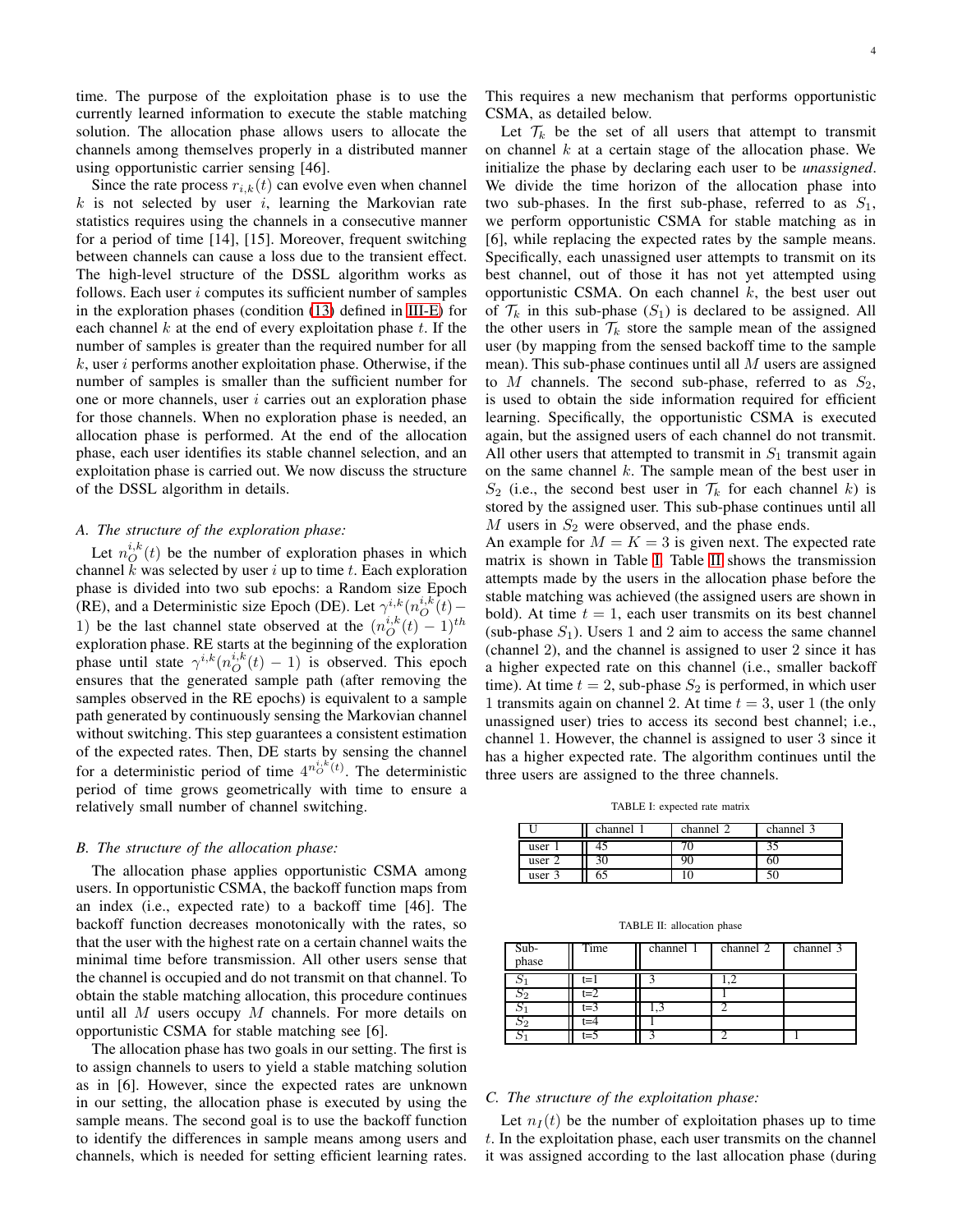S<sub>1</sub>) for a deterministic period of time  $2 \cdot 4^{n_I(t)-1}$  (for the  $n_I^{th}$ exploitation phase). There are no channel switching and no sample mean updating during the exploitation phase.

## <span id="page-4-0"></span>*D. Parameter setting for efficient learning:*

As discussed earlier, exploring the channels increases the regret since the stable matching allocation is not used. On the other hand, it is essential to reduce the estimation error and hence reduce the regret scaling order with time. In this section, we establish the sufficient exploration rate of each channel for each user to achieve efficient learning of the stable matching allocation. We next establish two parameters used in the learning strategy.

*1) Identifying* M *best channels:* We show in the analysis that a user (say user  $i$ ) who is interested in distinguishing with a sufficiently high accuracy between two channels  $k, l$ that yield expected rates  $\mu_{i,k}, \mu_{i,\ell}$ , respectively, must explore them at least  $\frac{4L}{(\mu_{i,k} - \mu_{i,\ell})^2} \cdot \log(t)$  times. Let  $\mathcal{M}_i$  be the set of the M best channels of user i. For each channel  $k \in \mathcal{M}_i$ we define the deterministic row<sup>[3](#page-4-2)</sup> exploration coefficient as

<span id="page-4-3"></span>
$$
D_{i,k}^{(R)} \triangleq \frac{4L}{\min_{\ell \neq k} \{ (\mu_{i,k} - \mu_{i,\ell})^2 \}},
$$
\n(4)

and for channel  $k \notin \mathcal{M}_i$ ,

$$
D_{i,k}^{(R)} \triangleq \frac{4L}{(\mu_{i,k} - \mu_{i,\sigma_i(M)})^2}.
$$
 (5)

Since the expected rates are unknown, the users need to estimate  $D_{i,k}^{(R)}$  for each channel  $k \in \mathcal{K}$ . This estimator is denoted by  $\widehat{D}_{i,k}^{(R)}(t)$ . Let  $\overline{s}_{i,k}(t)$  be the mean transmission rate of user  $i$  on channel  $k$ . Thus, the adaptive row exploration coefficient for channels  $k \in \mathcal{M}_i$  is defined by

<span id="page-4-5"></span>
$$
\widehat{D}_{i,k}^{(R)}(t) \triangleq \frac{4L}{\max\left\{\Delta_{\min}^2, \min_{\ell \neq k} \left\{ (\bar{s}_{i,k}(t) - \bar{s}_{i,\ell}(t))^2 \right\} - \epsilon \right\}},\tag{6}
$$

and similarly for  $k\notin\mathcal{M}_i$  we have:

$$
\widehat{D}_{i,k}^{(R)}(t) \triangleq \frac{4L}{\max\{\Delta_{\min}^2, (\bar{s}_{i,k}(t) - \bar{s}_{i,\sigma_i(M)}(t))^2 - \epsilon\}},\tag{7}
$$

where  $\Delta_{\min}$  is the smallest difference between two entries in the expected rate matrix  $U$ ; i.e.,

$$
\Delta_{\min} \triangleq \min_{i \in \mathcal{M}} \Delta_i,
$$
  

$$
\Delta_i \triangleq \min_{k, \ell \in \mathcal{K}, k \neq \ell} |\mu_{i,k} - \mu_{i,\ell}|.
$$

*2) CSMA protocol identification:* Consistent with the opportunistic CSMA protocol described above, each user  $i$  needs to distinguish between a channel  $k \in \mathcal{T}_k$  (this channel is in  $\mathcal{M}_i$  as well), and the best channel in  $\mathcal{T}_k$  (and the second best channel in  $\mathcal{T}_k$  if k is the best channel in  $\mathcal{T}_k$ ), for all k. Hence, we define the deterministic column exploration coefficient for user *i* for channel  $k \in \mathcal{T}_k$  by:

<span id="page-4-4"></span>
$$
D_{i,k}^{(C)} \triangleq \frac{4L}{\left(\mu_{i,k} - \max_{j \neq i, j \in \mathcal{T}_k} \mu_{j,k}\right)^2},\tag{8}
$$

<span id="page-4-2"></span><sup>3</sup>This definition is consistent with the definition of the  $M \times K$  expected rate matrix by  $U = {\mu_{ik}}, i = 1, ..., M, k = 1, ..., K$ .

and the adaptive column exploration coefficient by:

<span id="page-4-6"></span>
$$
\widehat{D}_{i,k}^{(C)}(t) \triangleq \frac{4L}{\max\{\Delta_{\min}^2, (\bar{s}_{i,k}(t) - \max_{j \neq i} \bar{s}_{j,k}(t))^2 - \epsilon\}}.
$$
\n(9)

Note that  $\max_{j \neq i, j \in \mathcal{T}_k} \bar{s}_{j,k}(t)$  is known to user i by the design of the opportunistic CSMA (by sub-phase  $S_2$ ). By combining [\(4\)](#page-4-3) and [\(8\)](#page-4-4), the deterministic exploration-rate coefficient of user *i* for channels  $k \in \mathcal{M}_i \cap \mathcal{T}_k$  is given by:

<span id="page-4-8"></span>
$$
D_{i,k} \triangleq \max\{D_{i,k}^{(R)}, D_{i,k}^{(C)}\},\tag{10}
$$

and by combining [\(6\)](#page-4-5) and [\(9\)](#page-4-6), the adaptive exploration-rate coefficient of user i for channels  $k \in \mathcal{M}_i \cap \mathcal{T}_k$  is given by:

$$
\widehat{D}_{i,k}(t) = \max{\{\widehat{D}_{i,k}^{(R)}(t), \widehat{D}_{i,k}^{(C)}(t)\}}.
$$
\n(11)

*Remark 2:* The design of the adaptive exploration-rate coefficients under DSSL significantly reduces the regret as compared to existing algorithms that use deterministic explorationrate coefficients determined by the channel that requires the largest exploration time [8], [10]–[12]. For example, consider the expected rate matrix  $U$  given in Table [I,](#page-3-1) where parameter  $L$  in [\(1\)](#page-2-4) equals  $10<sup>4</sup>$ . In Table [III,](#page-4-7) we present the deterministic exploration-rate coefficients  $D_{i,k}$  defined in [\(10\)](#page-4-8) for each channel-user pair under DSSL, where  $D_{i,k} \cdot \log(t)$  is the number of samples required to achieve consistent estimates of the expected rates. By contrast, in other existing algorithms [8], [10]–[12], all channels are explored with the same explorationrate coefficient, which is inversely proportional to the squared difference between the mean rate of the optimal allocation and the second best one. When applying this to our example, each channel should be explored for  $1600 \cdot \log(t)$  time steps (as seen in Table [IV\)](#page-4-9), which significantly increases the exploration times unnecessarily, and consequently increases the regret.

TABLE III: Exploration coefficients under the DSSL algorithm

<span id="page-4-7"></span>

| i.k  | channel | channel | channel 3 |
|------|---------|---------|-----------|
| user | 400     | 100     | 400       |
| user | 45      | 100     | 43        |
| user |         | ◠       |           |

<span id="page-4-9"></span>TABLE IV: Exploration coefficients under other existing algorithms [8], [10]–[12]

|        | channel | channel 2 | channel 3 |
|--------|---------|-----------|-----------|
| ı.к    |         |           |           |
| user   | 600     | 1600      | 1600      |
| user 2 | 600     | 1600      | 1600      |
| user 3 | 600     | .600      | 1600      |

## <span id="page-4-1"></span>*E. Choosing between phases types:*

Since  $D_{i,k}$  is unknown, the algorithm replaces  $D_{i,k}$  by its estimate  $D_{i,k}(t)$ . Furthermore, to ensure that  $D_{i,k}(t)$  overestimates  $D_{i,k}$ , the users need to sense at least  $I \cdot \log(t)$  times each of their channels in exploration phases, where

<span id="page-4-10"></span>
$$
I \triangleq \frac{7\epsilon^2}{48(r_{\text{max}} + 2)^2 \cdot L},\tag{12}
$$

which can be viewed as the rate function of the estimators among all channels. At the end of the exploitation phases, the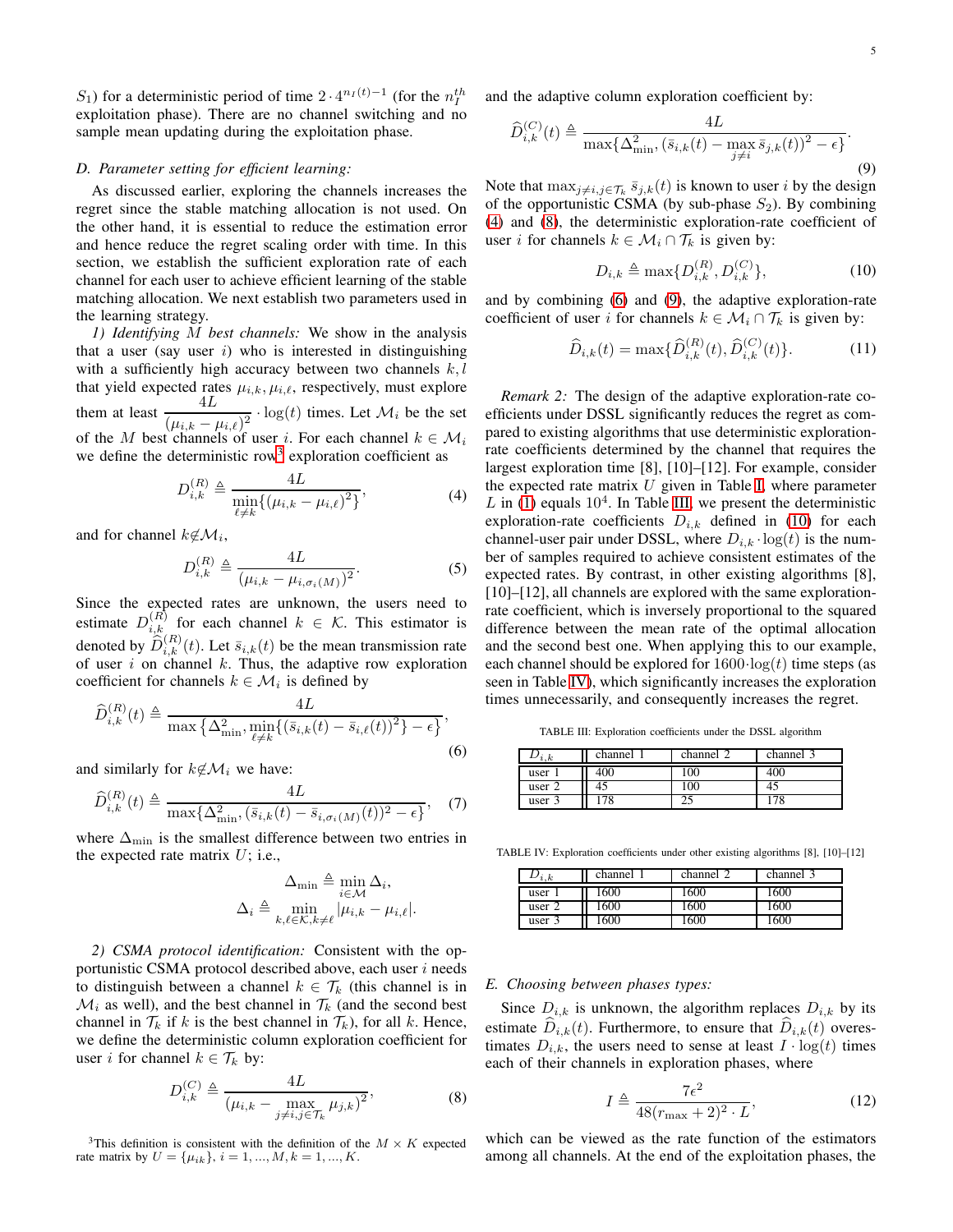users check the condition:

<span id="page-5-0"></span>
$$
T_{i,k}^{(O)}(t) > \max\left\{\widehat{D}_{i,k}(t), \frac{2}{I}\right\} \cdot \log(t),\tag{13}
$$

where  $T_{i,k}^{(O)}(t)$  is the number of samples in the exploration phases accessed in sub epochs DE for user i on channel  $k$  up to time  $t$ .

If the condition holds for user  $i$ , the user enters another exploitation phase by transmitting on the same channel in which it transmitted during the last exploitation phase. Otherwise, if the condition does not hold, the user enters an exploration phase by sensing channel  $k$ . At the end of the phase, the user signals the other users that it has finished the exploration phase. If such an interruption occurred, all the users again check condition [\(13\)](#page-5-0). If it holds for all users, they start an allocation phase. At the end of the allocation phase, an exploitation phase starts. A pseudocode of the DSSL algorithm is provided in Algorithm [1.](#page-5-1)

#### <span id="page-5-1"></span>**Algorithm 1 DSSL Algorithm for user i**

**Initialization:** For all  $K$  channels, execute an exploration phase where a single observation is taken from each channel; while  $t \leq T$  do if Condition  $(13)$  does not hold for channel  $k$  then Enter an exploration phase with length  $4^{n_O^{i,k}(t)}$ ; Update  $\bar{s}_{i,k}(t)$  and increment  $n_O^{i,k}(t) = n_O^{i,k}(t) + 1$ ; goto step 3 end if Send an interrupt signal; Start an allocation phase; Start an exploitation phase with length  $2 \cdot 4^{n_I(t)}$ . If an interruption occurs, go to step 3;  $n_I(t) = n_I(t) + 1;$ end while

# IV. REGRET ANALYSIS

Success in obtaining a logarithmic regret order depends on how fast  $D_{i,k}(t)$  converges to a value which is no smaller than  $D_{i,k}$  (so that user i senses channel k at least  $D_{i,k} \cdot \log t$ time slots in most of the times). The analysis in the Appendix shows that exploring channels as in [\(13\)](#page-5-0) guarantees the desired convergence speed. Specifically, in the following theorem we establish a finite-sample bound on the regret with time, which results in a logarithmic scaling of the regret.

<span id="page-5-2"></span>*Theorem 1:* Assume that the proposed DSSL algorithm is implemented and that the assumptions on the system model described in Section [II](#page-1-0) hold. Then, the regret at time  $t$  is upper bounded by:

$$
r(t) \le A_{\max} \cdot \left( \sum_{i=1}^{M} \sum_{k=1}^{K} (\lfloor \log_4(3A_{i,k} \log(t) + 1) \rfloor + 1) \right)
$$
  
+ 
$$
\sum_{i=1}^{M} \sum_{k=1}^{K} \left[ \left( 4A_{i,k} \cdot \log(t) + 1 + M_{\max}^{i,k} (\lfloor \log_4(3A_{i,k} \log(t) + 1) \rfloor + 1) \right) \right.
$$
  
- 
$$
\left( \mu_{i, S(i)} + \mu_{S^{-1}(k), k} - \mu_{i,k} \right)
$$

<span id="page-5-4"></span>.

<span id="page-5-5"></span>
$$
+M^{2} \cdot A_{\max} \cdot \left(\sum_{i=1}^{M} \sum_{k=1}^{K} (\lfloor \log_{4}(3A_{i,k} \log(t) + 1) \rfloor + 1)\right)
$$
  
+ 
$$
\left[\left(2e \log(M + 1)\right) \cdot \left(\sum_{i=1}^{M} \sum_{k=1}^{K} (\lfloor \log_{4}(3A_{i,k} \log(t) + 1) \rfloor + 1)\right)\right]
$$
  
- 
$$
\left[\sum_{j=1}^{M} \mu_{j,S(j)}\right]
$$
  
+ 
$$
\left(A_{\max} + (M^{2}K + MK)\frac{6X_{\max}}{\pi_{\min}}\left(\sum_{j=1}^{M} \mu_{j,S(j)}\right)\right)
$$
  
- 
$$
\left(\lceil \log_{4}(\frac{3}{2}t + 1)\rceil\right) + O(1),
$$
 (14)

where  $A_{i,k}$  is given by:

$$
A_{i,k} \triangleq \begin{cases} \max\{2/I \,,\, D_{i,k}^{\text{(max)}}\}, & \text{if } k \in \mathcal{G}_i \\ \max\{2/I \,,\, 4L/\Delta_{\min}^2\}, & \text{if } k \notin \mathcal{G}_i \end{cases} \tag{15}
$$

 $\mathcal{G}_i$  is defined as the set of all indices  $k \in \mathcal{K}$  of user i that satisfy:

$$
\min\{ (\min_{\ell \neq k} \{\mu_{i,k} - \mu_{i,\ell}\})^2, (\mu_{i,k} - \max_{j \neq i} \mu_{j,k})^2 \} - 2\epsilon > \Delta_{\min}^2,
$$
  
for  $k \in \mathcal{T}_k$ , and  

$$
(\min_{\ell \neq k} \{\mu_{i,k} - \mu_{i,\ell}\})^2 - 2\epsilon > \Delta_{\min}^2,
$$

for  $k \notin \mathcal{T}_k$ , where  $D_{i,k}^{(\text{max})}$  is defined as:

<span id="page-5-3"></span>
$$
D_{i,k}^{(\max)} \triangleq \frac{4L}{\min\left\{ (\min_{\ell \neq k} \{ \mu_{i,k} - \mu_{i,\ell} \})^2, (\mu_{i,k} - \max_{j \neq i} \mu_{j,k})^2 \right\} - 2\epsilon}
$$
(16)

The proof is given in the Appendix.

Note that Theorem [1](#page-5-2) shows that similar to [8], [11]–[13], the regret under DSSL has a logarithmic order with time. DSSL, however, achieves this under the more general restless Markovian model, and also has significantly better scaling with  $M, K$  and  $\Delta_{\text{min}}$ . Specifically, under a common benchmark setting of equal rates among users (but still vary among channels), and  $K > M$ , which allows a theoretical comparison of learning efficiency between different algorithms, in [8] and [13] the regret scales as  $O(\frac{MK}{(\Delta_{\min})^2} \log(t))$  , in [12] as  $O(\frac{M^3 K}{(\Delta_{\min})^2} \log(t))$  and in [11] the regret scales as  $O(\frac{MK^2}{(\Delta)}$  $\frac{MK^2}{(\Delta_{\min})^2} \log(t)$ ). In contrast, under DSSL, the regret scales as  $O((\frac{1}{(\Delta_{\min})^2} + MK)\log(t))$  due to the novel algorithm design that explores every channel according to its unique adaptive exploration rate, while guaranteeing efficient learning.

## V. SIMULATION RESULTS

In this section we present simulation results to evaluate the performance of DSSL numerically. In Subsection [V-A](#page-6-0) we start by evaluating the convergence of DSSL under unknown restless fading FSMCs with respect to the stable matching solution solved under known restless fading FSMCs. We also evaluate the performance as compared to random allocation and the optimal centralized allocation schemes. Then, in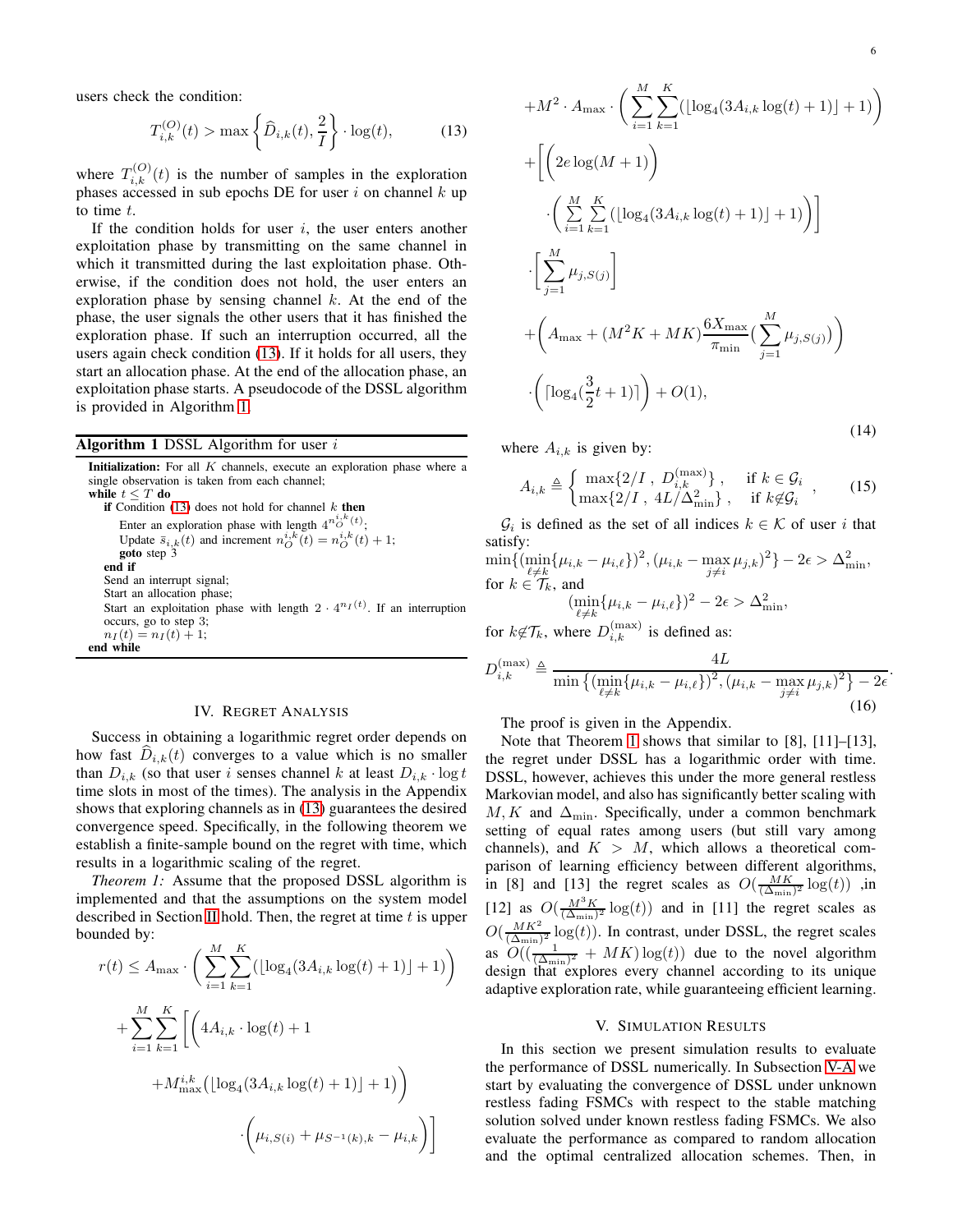Section [V-B](#page-6-1) we examine the learning efficiency of DSSL as compared to other online learning algorithms under unknown restless FSMC, and verify our theoretical logarithmic regret. We performed 1, 000 Monte-Carlo experiments and averaged the performance over the experiments.

### <span id="page-6-0"></span>*A. Convergence of DSSL to stable matching*

We start by describing the wireless channel model used in the simulations. Each user experiences a block fading channel which remains constant during each time slot, and varies between time slots. The channel response experienced by user i at time slot t is given by  $h(i,t) = r(i,t)e^{j\rho(i,t)}$ , where  $r(i, t) = |h(i, t)|$  denotes the channel rate, and  $\rho(i, t)$ denotes the channel phase experienced by user  $i$  at time  $t$ . Let  $f(i, r)$  denote the Probability Density Function (PDF) of the fading channel rate  $r(i)$  experienced by user i (e.g., Rayleigh fading distribution in the simulations). We consider independent but non-identically distributed channels across users, and Markovian correlated channels across time slots. The FSMC model [2], [3] partitions the range of the channel gain values into a finite number of intervals and represents each interval as a state of a Markov chain. The thresholds of the intervals at user i are denoted by  $\tau_n(i)$ ,  $n = 0, \ldots N$ , where  $0 = \tau_0(i) < \tau_1(i) < \ldots < \tau_{N-1}(i) < \tau_N(i) = \infty$ . The channel rate  $r(i, t)$  experienced by user i is said to be in state  $g_n(i)$ ,  $1 \leq n \leq N$ , if it lies in the interval:  $t_{n-1}(i) \leq r(i, t) < \tau_n(i)$ . The states are partitioned to yield an equal initial state probability for all states:

$$
\int_{\tau_{n-1}(i)}^{\tau_n(i)} f(i,r) dr = \frac{1}{N}, n = 1, \dots, N.
$$

The transition probability to transition from state  $g_n(i)$  to state  $g_{\ell}(i)$  is defined by:

$$
p_{n,\ell}(i) \stackrel{\Delta}{=} \Pr(\tau_{\ell-1}(i) \le r(i, t+1) < \tau_{\ell}(i) \\ |\tau_{n-1}(i) \le r(i, t) < \tau_n(i))
$$

where  $r(i, t)$  and  $r(i, t + 1)$  are the current channel gain and the channel gain in the next time slot experienced by user  $i$ , respectively. In the simulations, we quantized the channel gain to 6 states; i.e.,  $N = 6$ , and we simulated a case of 3 users and  $5$  channels. The transition probability matrix  $P$  and the expected rate matrix  $U$  are given by:

$$
P = \begin{pmatrix} 3/6 & 2/6 & 1/6 & 0 & 0 & 0 \\ 2/8 & 3/8 & 2/8 & 1/8 & 0 & 0 \\ 1/9 & 2/9 & 3/9 & 2/9 & 1/9 & 0 \\ 0 & 1/9 & 2/9 & 3/9 & 2/9 & 1/9 \\ 0 & 0 & 1/8 & 2/8 & 3/8 & 2/8 \\ 0 & 0 & 0 & 1/6 & 2/6 & 3/6 \end{pmatrix},
$$

$$
U = \begin{pmatrix} 45 & 70 & 35 & 17.5 & 12.5 \\ 27.5 & 90 & 60 & 15 & 20 \\ 65 & 10 & 50 & 16.5 & 30 \end{pmatrix}.
$$

We compared the expected rate evolution of DSSL under unknown FSMCs against stable matching, random allocation and the optimal centralized allocation solved under known FSMCs. The optimal centralized algorithm served as an upper bound benchmark for all algorithms, and the stable matching served as an upper bound for DSSL. In the random allocation scheme 7

users access an arbitrary channel with equal probability. As shown in Fig. [1](#page-6-2) the average rate under DSSL converged to that of the stable matching, as desired. The stable matching allocation allocates user 1 to channel 3, user 2 to channel 2, and user 3 to channel 1. Fig. [2](#page-6-3) shows that the average achievable rate of each user in the DSSL algorithm converged to the stable allocation.

<span id="page-6-2"></span>

Fig. 1: Comparison of the system average rate of various schemes

<span id="page-6-3"></span>

Fig. 2: Comparison of users' average rate for the proposed DSSL algorithm

#### <span id="page-6-1"></span>*B. Learning efficiency of DSSL*

We next evaluated the learning efficiency of DSSL as compared to other online learning algorithms under unknown restless FSMCs. We considered the hierarchical access channel model in spectrum access networks. This models the situation of primary and secondary users that share the spectrum. Primary users (licensed) occupy the spectrum occasionally, and a secondary user is allowed to transmit over a single channel when the channel is free. Thus, each channel has two states, *good* (free) and *bad* (occupied). The good state results in a positive expected rate, whereas bad state result in a zero rate. The occupancies of the channels by the primary users are modeled as Markov processes (i.e., Gilbert-Elliott channel).

First, we simulated a special case of our model where each channel yielded the same expected rate for all users. In [14],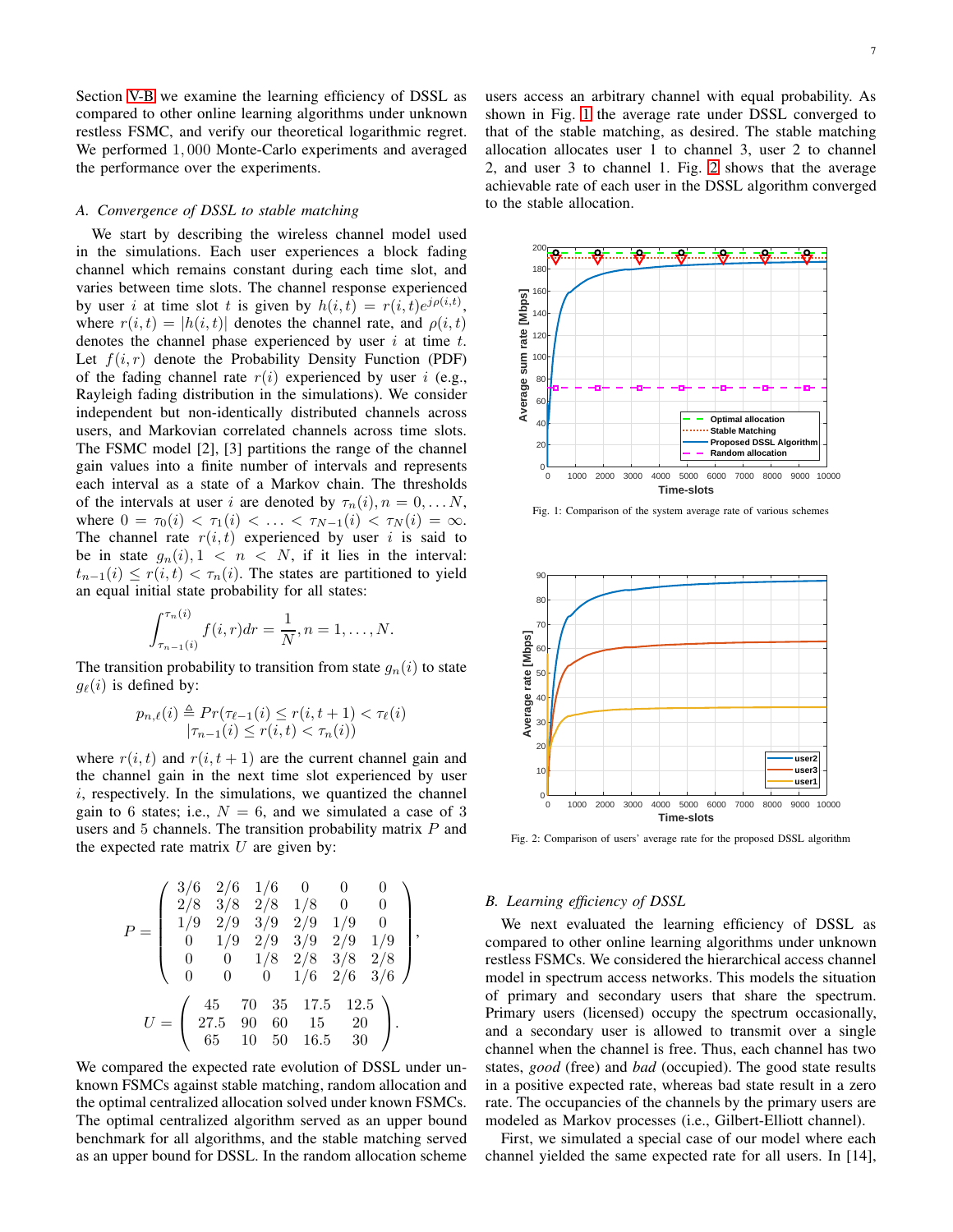[15], the RCA and DSEE algorithms were proposed to solve this special case. The RCA algorithm performs random regenerative cycles until catching predefined states in each phase, which results in oversampling the channels, and therefore is expected to increase the regret as compared to DSSL. The DSEE algorithm overcomes this issue by performing deterministic sequencing for both the exploration and exploitation phases. However, the deterministic sequencing requires the algorithm to explore all channels using the maximal exploration rate among all channels, which is expected to increase the regret as compared to DSSL (that learns the desired exploration rate for each channel) as well. We simulated the case of 2 users, 6 channels, each with two states: 0, 1. The transition probabilities for all channels to transition from 0 to 1 and from 1 to 0, respectively, were  $p_{01} = [0.1, 0.1, 0.5, 0.1, 0.1, 0.7]$ ,  $p_{10} = [0.2, 0.3, 0.1, 0.4, 0.5, 0.08]$ , the expected rates for all channels at states 1, 0, respectively, are  $r_1 = \begin{bmatrix} 1, 1, 1, 1, 1, 1 \end{bmatrix}$  $r_0 = [0.1, 0.1, 0.1, 0.1, 0.1, 0.1]$ . As can be seen in Fig. [3,](#page-7-0) the DSSL algorithm outperformed both RCA and DSEE and achieved the logarithmic regret order with time.

Finally, we simulated the scenario where the stable matching allocation was also the optimal centralized allocation, and the channels were i.i.d. across time slots (and not Markovian). We compared DSSL to the  $dE<sup>3</sup>$  algorithm which was designed for this setting. However,  $dE^3$  requires communication between users since it implements a distributed auction that requires users to observe the bids of other users [8]. We used the same parameters as selected and tuned by the authors in [8]. Similar to the DSEE algorithm, in  $dE^3$  the exploration-rate coefficient was determined by the channel with the largest exploration time. Thus, we expected that DSSL would yield a faster convergence rate due to the adaptive design of the exploration epochs. As shown in Fig. [4,](#page-7-1) DSSL indeed outperformed the  $dE^3$  algorithm.

<span id="page-7-0"></span>

Fig. 3: The regret (normalized by  $log t$ ) under DSSL, DSEE, and RCA as a function of time. Parameter setting: 2 users, 6 channels, each with two states: 0, 1. Transition probabilities for all channels to transition from 0 to 1 and from 1 to 0, respectively:  $p_{01} = [0.1, 0.1, 0.5, 0.1, 0.1, 0.7], p_{10} = [0.2, 0.3, 0.1, 0.4, 0.5, 0.08],$  expected rates for all channels at states 1, 0, respectively:  $r_1 = [1, 1, 1, 1, 1, 1], r_0 =$  $[0.1, 0.1, 0.1, 0.1, 0.1, 0.1]$ .

## VI. CONCLUSION

We developed a novel algorithm for the multi-user spectrum access problem in wireless networks, dubbed the Distributed

<span id="page-7-1"></span>

Fig. 4: The regret under DSSL and  $dE<sup>3</sup>$  as a function of time. Parameter setting: 3 users, 3 channels, with mean transmission rates: [0.2, 0.25, 0.3; 0.4, 0.6, 0.5; 0.7, 0.9, 0.8].

Stable Strategy Learning (DSSL) algorithm. In contrast to existing models, for the first time we considered the case of restless Markov channels, which requires a different algorithm structure to accurately learn the channel statistics. Moreover, the channels selection rules are adaptive in order to reduce the exploration time required for efficient learning. We showed theoretically that DSSL achieves a logarithmic regret with time, and better regret scaling with the system parameters as compared to existing approaches that have studied special cases of the model. Extensive simulation results supported the theoretical study and demonstrated the strong performance of DSSL.

## VII. APPENDIX

### In this appendix we prove Theorem [1.](#page-5-2)

*Definition 1:* Let  $T_1$  be the smallest integer, such that for all  $t \geq T_1$  the following holds:  $D_{i,k} \leq D_{i,k}(t)$  for all  $i \in$  $\mathcal{M}, k \in \mathcal{K}$ , and also  $\widehat{D}_{i,k}(t) \leq D_{i,k}^{(\max)}$  for all  $i \in \mathcal{M}, k \in \mathcal{G}_i$ .

<span id="page-7-3"></span>*Lemma 1:* Assume that the DSSL algorithm is implemented as described in Section [III.](#page-2-0) Then,  $E(T_1) < \infty$  is bounded independent of t.

*Proof*:  $E(T_1)$  can be written as follows:

$$
E[T_1] = \sum_{n=1}^{\infty} n \cdot Pr(T_1 = n) = \sum_{n=1}^{\infty} \Pr(T_1 \ge n)
$$
  
\n
$$
= \sum_{n=1}^{\infty} \Pr\left(\bigcup_{i \in \mathcal{M}} \bigcup_{k \in \mathcal{G}_i} \bigcup_{l=n}^{\infty} (\widehat{D}_{i,k}(l) < D_{i,k} \text{ or } \widehat{D}_{i,k}(l) > D_{i,k}^{(\max)}) \text{ or }
$$
  
\n
$$
\bigcup_{i \in \mathcal{M}} \bigcup_{k \in \mathcal{G}_i} \bigcup_{l=n}^{\infty} (\widehat{D}_{i,k}(l) < D_{i,k}) \text{ or }
$$
  
\n
$$
\leq \sum_{i \in \mathcal{M}} \sum_{k \in \mathcal{G}_i} \sum_{n=1}^{\infty} \sum_{l=n}^{\infty} \Pr(\widehat{D}_{i,k}(l) < D_{i,k} \text{ or } \widehat{D}_{i,k}(l) > D_{i,k}^{(\max)})
$$
  
\n
$$
+ \sum_{i \in \mathcal{M}} \sum_{k \in \mathcal{G}_i} \sum_{n=1}^{\infty} \sum_{l=n}^{\infty} \Pr(\widehat{D}_{i,k}(l) < D_{i,k})
$$
  
\nNote that if we show that

Note that if we

<span id="page-7-2"></span>
$$
\Pr\left(\widehat{D}_{i,k}(l) < D_{i,k} \text{ or } \widehat{D}_{i,k}(l) > D_{i,k}^{(\max)}\right) \le C \cdot l^{-(2+\delta)}\tag{17}
$$

for some constants  $C > 0, \delta > 0$  for all  $i \in \mathcal{M}, k \in \mathcal{G}_i$  for all  $l \geq n$ , then we get:

$$
\sum_{i \in \mathcal{M}} \sum_{k \in \mathcal{G}_i} \sum_{n=1}^{\infty} \sum_{l=n}^{\infty} \Pr\left(\widehat{D}_{i,k}(l) < D_{i,k} \text{ or } \widehat{D}_{i,k}(l) > D_{i,k}^{(\max)}\right)
$$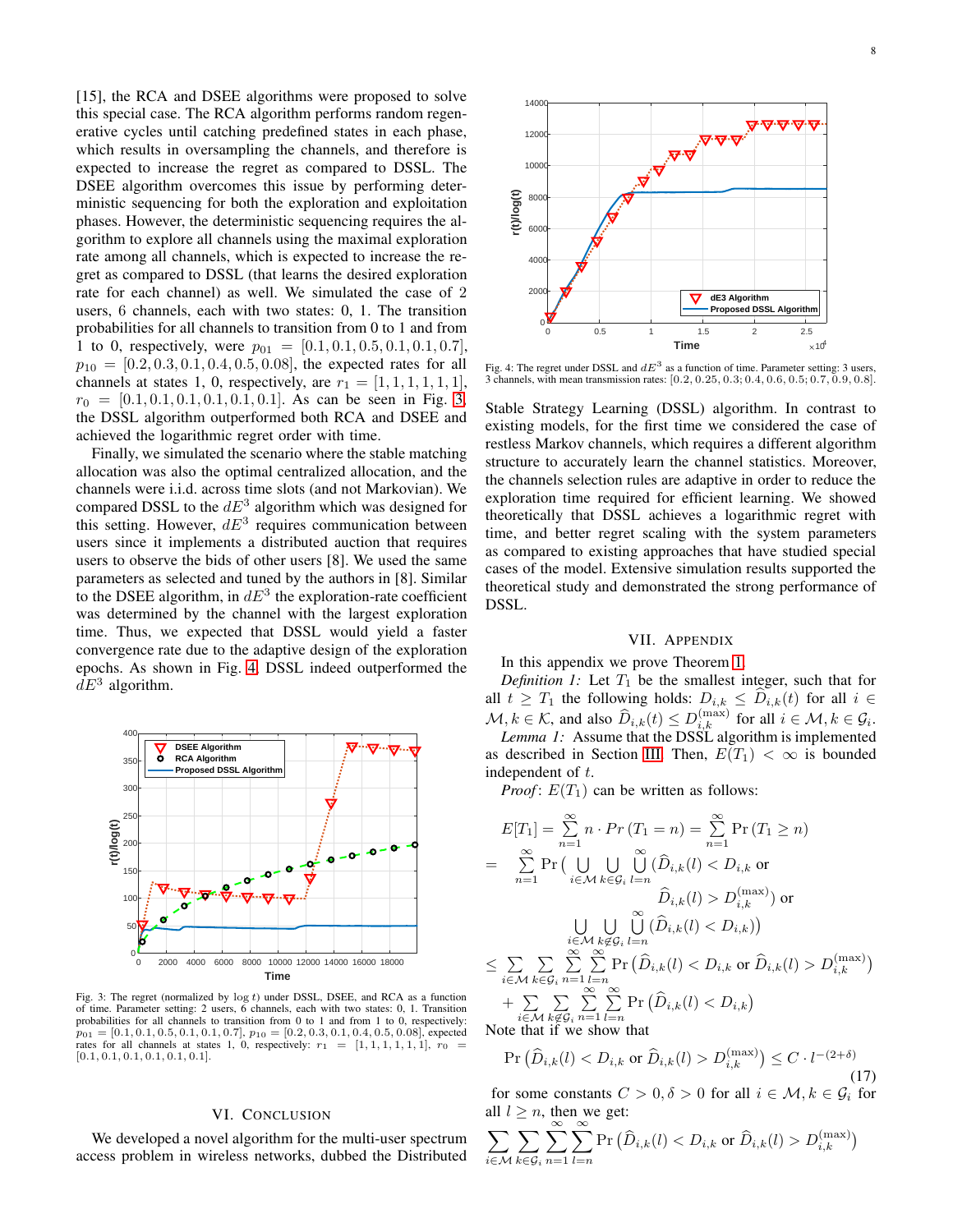$$
\leq MK \cdot C \left[ \sum_{l=1}^{\infty} l^{-(2+\delta)} + \sum_{n=2}^{\infty} \sum_{l=n}^{\infty} l^{-(2+\delta)} \right]
$$
  
\n
$$
\leq MK \cdot C \left[ \sum_{l=1}^{\infty} l^{-(2+\delta)} + \sum_{n=2}^{\infty} \int_{n-1}^{\infty} l^{-(2+\delta)} dl \right]
$$
  
\n
$$
= MK \cdot C \left[ \sum_{l=1}^{\infty} l^{-(2+\delta)} + \frac{1}{1+\delta} \sum_{n=2}^{\infty} (n-1)^{-(1+\delta)} \right] < \infty,
$$

which is bounded independent of  $t$ . Similarly, showing that  $\Pr\left(\widehat{D}_{i,k}(l) < D_{i,k}\right) \leq C \cdot l^{-(2+\delta)}$  for some constants  $C, \delta > 0$ for all  $i \in \mathcal{M}$ ,  $k \notin \mathcal{G}_i$  for all  $j \geq n$  completes the statement. We start bounding [\(17\)](#page-7-2). We look at the first inequality of [\(17\)](#page-7-2) for user i with channel  $k \in \mathcal{M}_i \cap \mathcal{T}_k$ . The event  $D_{i,k}(t) < D_{i,k}$ implies:

$$
\max \left\{ \Delta_{\min}^2, \min \left\{ \min_{\ell \neq k} \{ (\bar{s}_{i,k}(t) - \bar{s}_{i,\ell}(t))^2 \} - \epsilon, \right. \right.\left. (\bar{s}_{i,k}(t) - \max_{j \neq i} \bar{s}_{j,k}(t))^2 - \epsilon \right\} \right\} > \min \left\{ \min_{\ell \neq k} \{ (\mu_{i,k} - \mu_{i,\ell})^2 \}, (\mu_{i,k} - \max_{j \neq i} \mu_{j,k})^2 \right\},
$$

which after algebraic manipulations implies that at least one of the following holds:

$$
\min_{\ell \neq k} \{ (\bar{s}_{i,k}(t) - \bar{s}_{i,\ell}(t))^2 \} - \epsilon > \min_{\ell \neq k} \{ (\mu_{i,k} - \mu_{i,\ell})^2 \}
$$
  

$$
(\bar{s}_{i,k}(t) - \max_{j \neq i} \bar{s}_{j,k}(t))^2 - \epsilon > (\mu_{i,k} - \max_{j \neq i} \mu_{j,k})^2.
$$

Similarly, the second inequality of [\(17\)](#page-7-2) implies one of the following:

$$
\min_{\ell \neq k} \{ (\bar{s}_{i,k}(t) - \bar{s}_{i,\ell}(t))^2 \} - \epsilon < \min_{\ell \neq k} \{ (\mu_{i,k} - \mu_{i,\ell})^2 \} - 2\epsilon
$$
\n
$$
(\bar{s}_{i,k}(t) - \max_{j \neq i} \bar{s}_{j,k}(t))^2 - \epsilon < (\mu_{i,k} - \max_{j \neq i} \mu_{j,k})^2 - 2\epsilon.
$$

Let  $k^*$  =  $\arg \min_{\ell \neq k} (\mu_{i,k} - \mu_{i,\ell})^2$  (i.e.,  $(\mu_{i,k} - \mu_{i,k^*})^2$  =  $\min_{\ell \neq k} \{(\mu_{i,k} - \mu_{i,\ell})^2\}$ ). Cascading the events written above we get :

$$
\Pr\left(\widehat{D}_{i,k}(t) < D_{i,k} \text{ or } \widehat{D}_{i,k}(t) > D_{i,k}^{(\max)}\right) \\
\leq \Pr\left(|(\bar{s}_{i,k}(t) - \bar{s}_{i,k^*}(t))^2 - (\mu_{i,k} - \mu_{i,k^*})^2| > \epsilon\right) \\
+ \Pr\left(|(\bar{s}_{i,k}(t) - \max_{j \neq i} \bar{s}_{j,k}(t))^2 - (\mu_{i,k} - \max_{j \neq i} \mu_{j,k})^2| > \epsilon\right). \tag{18}
$$

Each of the terms in [\(18\)](#page-8-0) is the probability of a deviation of the squared difference for two Markov chains' sample means from the squared difference of their expected means by an  $\epsilon$ . We look at the first term of [\(18\)](#page-8-0). Using conventional steps from set theory, it can be shown that:

$$
\Pr\left(|(\bar{s}_{i,k}(t) - \bar{s}_{i,k^*}(t))^2 - (\mu_{i,k} - \mu_{i,k^*})^2| > \epsilon\right)
$$
\n
$$
\leq \left[\Pr\left(|(\bar{s}_{i,k}(t) - \bar{s}_{i,k^*}(t))|(\bar{s}_{i,k}(t) - \bar{s}_{i,k^*}(t)) - (\mu_{i,k} - \mu_{i,k^*})|\right] > \frac{\epsilon}{2}\right]
$$
\n
$$
+ \left[\Pr\left(|(\mu_{i,k} - \mu_{i,k^*})|(\bar{s}_{i,k}(t) - \bar{s}_{i,k^*}(t)) - (\mu_{i,k} - \mu_{i,k^*})|\right] > \frac{\epsilon}{2}\right]
$$

$$
\leq \left[ \Pr \left( | (\bar{s}_{i,k}(t) - \bar{s}_{i,k^*}(t)) - (\mu_{i,k} - \mu_{i,k^*}) | > 1 \right) \right. \n+ \Pr \left( | (\bar{s}_{i,k}(t) - \bar{s}_{i,k^*}(t)) - (\mu_{i,k} - \mu_{i,k^*}) | > \frac{\epsilon}{2(R+1)} \right) \n+ \Pr \left( | (\mu_{i,k} - \mu_{i,k^*}) + 1 | > R \right) \right] \n+ \left[ \Pr \left( \mu_{i,k} > R' \right) \n+ \Pr \left( | (\bar{s}_{i,k}(t) - \bar{s}_{i,k^*}(t)) - (\mu_{i,k} - \mu_{i,k^*}) | > \frac{\epsilon}{2(R'+1)} \right) \right].
$$

for every  $R, R' > 0$ . We choose  $R = R' = r_{\text{max}} + 1$ , hence the third and fourth terms are equal to 0, and we get the concentration inequalities:

$$
\Pr\left(|(\bar{s}_{i,k}(t) - \bar{s}_{i,k^*}(t))^2 - (\mu_{i,k} - \mu_{i,k^*})^2| > \epsilon\right)
$$

$$
\langle 6 \cdot \max\left\{ \Pr\left( |\bar{s}_{i,k}(t) - \mu_{i,k}| > \frac{\epsilon}{4(r_{\max} + 2)} \right), \quad (19) \right\}
$$

<span id="page-8-2"></span><span id="page-8-1"></span>
$$
\Pr\left(|\bar{s}_{i,k^*}(t) - \mu_{i,k^*}| > \frac{\epsilon}{4(r_{\text{max}} + 2)}\right)\bigg\}.\tag{20}
$$

Similar bounds can be obtained for the second term in [\(18\)](#page-8-0). To bound [\(19\)](#page-8-1) and [\(20\)](#page-8-2) we use Lezaud's results [47]:

*Lemma 2 ( [47]):* Consider a finite-state, irreducible Markov chain  $\{X_t\}_{t\geq 1}$  with state space S, matrix of transition probabilities  $P$ , an initial distribution  $q$ , and stationary distribution  $\pi$ . Let  $N_{\mathbf{q}} = ||(q_{\pi(x)}^{(x)})||$  $\frac{q^{(x)}}{\pi^{(x)}}, x \in S$ ) $\Big\|_2^2$ . Let  $\hat{P} = P'P$  be the multiplicative symmetrization of P where P' is the adjoint of P on  $l_2(\pi)$ . Let  $\epsilon = 1 - \lambda_2$ , where  $\lambda_2$ is the second largest eigenvalue of the matrix  $P'$ .  $\epsilon$  will be referred to as the eigenvalue gap of P'. Let  $f : S \to \mathcal{R}$  be such that  $\Sigma$  $\sum_{y \in S} \pi_y f(y) = 0, \quad ||f||_2 \le 1 \text{ and } 0 \le ||f||_2^2 \le 1$ if  $P'$  is irreducible. Then, for any positive integer  $n$  and all  $0 < \lambda \leq 1$ , we have: F  $\sqrt{ }$  $\overline{\phantom{a}}$  $\sum_{n=1}^{\infty}$  $\sum_{t=1} f(X_t)$  $\frac{}{n}$   $\geq \lambda$  $\setminus$  $\Big| \leq N_{\mathbf{q}} \exp$ 

$$
\left[-\frac{n\lambda^2\epsilon}{12}\right].
$$

Consider an initial distribution  $q^{i,k}$  for channel k of user i. We have:

$$
N_{\mathbf{q}}^{(i,k)} = \left\| \left(\frac{q_{i,k}^x}{\pi_{i,k}^x}, x \in X^{i,k} \right) \right\|_2 \le \sum_{x \in X^{i,k}} \left\| \frac{q_{i,k}^x}{\pi_{i,k}^x} \right\|_2 \le \frac{1}{\pi_{min}}.
$$

<span id="page-8-0"></span>We point out that the sample rate mean  $\bar{s}_{i,k}(t)$  is computed by  $T_{i,k}^{(O)}(t)$  observation taken only from sub epochs DE in the exploration phases, thus the sample path that generated  $\bar{s}_{i,k}(t)$ can be viewed as a sample path generated by a Markov chain with a transition matrix identical to the original channel  $\{i, k\}$ , so we can apply Lezaud's result to bound [\(19\)](#page-8-1) and [\(20\)](#page-8-2). For equation [\(19\)](#page-8-1):

we define  $n_x^{i,k}(t)$  to be the number of occurrences of state x on channel  $k$  sensed by user  $i$  up to time t.

$$
\Pr\left(\bar{s}_{i,k}(t) - \mu_{i,k} > \frac{\epsilon}{4(r_{\max}+2)}\right)
$$
\n
$$
= \Pr\left(\sum_{x \in \mathcal{X}^{i,k}} x \cdot n_x^{i,k}(t) - T_{i,k}^{(O)}(t) \sum_{x \in \mathcal{X}^{i,k}} x \cdot \pi_{i,k}^x > \frac{T_{i,k}^{(O)}(t) \cdot \epsilon}{4(r_{\max}+2)}\right)
$$
\n
$$
= \Pr\left(\sum_{x \in \mathcal{X}^{i,k}} (x \cdot n_x^{i,k}(t) - T_{i,k}^{(O)}(t)x \cdot \pi_{i,k}^x) > \frac{T_{i,k}^{(O)}(t) \cdot \epsilon}{4(r_{\max}+2)}\right)
$$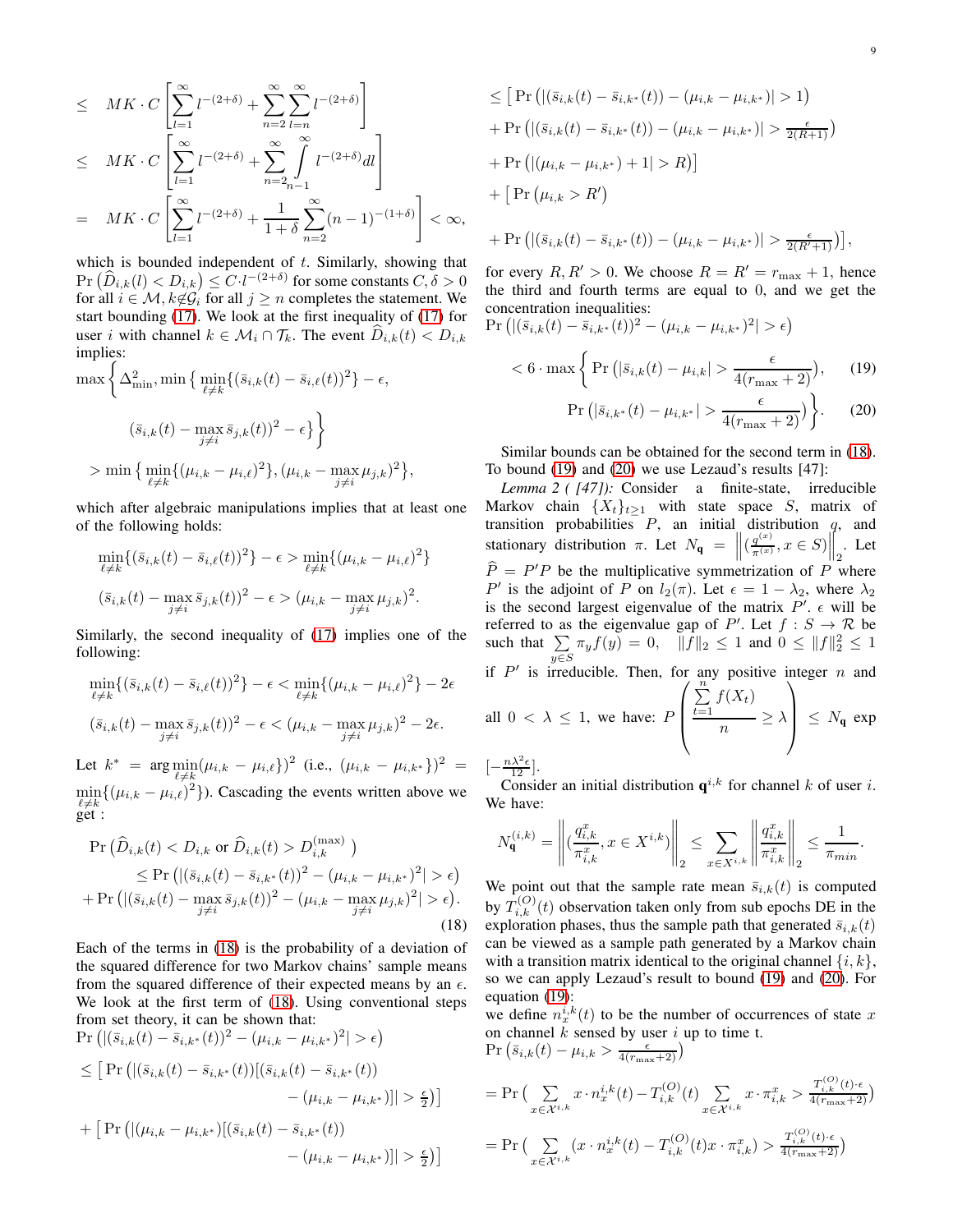$$
\leq \sum_{x \in \mathcal{X}^{i,k}} \Pr\left(x \cdot n_x^{i,k}(t) - T_{i,k}^{(O)}(t)x \cdot \pi_{i,k}^x > \frac{T_{i,k}^{(O)}(t) \cdot \epsilon}{4(r_{\max}+2)|\mathcal{X}^{i,k}|}\right)
$$
\n
$$
= \sum_{x \in \mathcal{X}^{i,k}} \Pr\left(n_x^{i,k}(t) - T_{i,k}^{(O)}(t) \cdot \pi_{i,k}^x > \frac{T_{i,k}^{(O)}(t) \cdot \epsilon}{4(r_{\max}+2)|\mathcal{X}^{i,k}| \cdot x}\right)
$$
\n
$$
= \sum_{x \in \mathcal{X}^{i,k}} \Pr\left(\frac{\sum_{n=1}^t 1(x_{i,k}(n)=x) - T_{i,k}^{(O)}(t)\pi_{i,k}^x}{\hat{\pi}_{i,k}^x \cdot T_{i,k}^{(O)}(t)}\right)
$$
\n
$$
> \frac{T_{i,k}^{(O)}(t) \cdot \epsilon}{4(r_{\max}+2)|\mathcal{X}^{i,k}| \cdot x\hat{\pi}_{i,k}^x}
$$
\n
$$
\leq |\mathcal{X}^{i,k}| \cdot N_{\mathbf{q}}^{(i,k)} \exp\left(-T_{i,k}^{(O)}(t) \cdot \frac{\epsilon^2}{16(r_{\max}+2)^2 \cdot x^2 \cdot |\mathcal{X}^{i,k}|^2 \cdot (\hat{\pi}_{i,k}^x)^2}\right)
$$
\n
$$
\cdot \frac{(1-\lambda_{i,k})}{12},
$$

and from [\(13\)](#page-5-0), we have:  $T_{i,k}^{(O)}(t) > \frac{2}{I} \log(t)$  with I defined in [\(12\)](#page-4-10). Thus,

$$
\Pr\left(|\bar{s}_{i,k}(t) - \mu_{i,k}| > \frac{\epsilon}{4(r_{\text{max}} + 2)}\right) \le \frac{|X_{\text{max}}|}{\pi_{\text{min}}} \cdot t^{-2+\delta}.\tag{21}
$$

The same bound can be obtained for [\(20\)](#page-8-2), and with the same steps, for all terms in [\(18\)](#page-8-0). The proof for all  $i \in \mathcal{M}, k \notin \mathcal{G}_i$  is similar, and thus Lemma [1](#page-7-3) follows.

We now bound the expected regret defined in [\(3\)](#page-2-5). We divide the time horizon for  $t < T_1$  and  $t > T_1$ . Since  $T_1$  is finite (due to Lemma [1\)](#page-7-3), the regret for all  $t < T_1$  results in a constant term  $O(1)$  which is independent of t. For  $t > T_1$ , we know that the adaptive exploration coefficient is no smaller than the deterministic exploration coefficient, and no larger than  $D_{i,k}^{(\text{max})}$  defined in [\(16\)](#page-5-3); i.e.,

<span id="page-9-1"></span>
$$
D_{i,k} \le \widehat{D}_{i,k}(t) \le D_{i,k}^{(\text{max})},\tag{22}
$$

for all  $i \in \mathcal{M}, k \in \mathcal{G}_i$ , and the LHS of the inequality for  $i \in \mathcal{M}, k \in \mathcal{K}$ . Thus, the exploration phases provides sufficient learning for the channel statistics (and the upper bound ensures that the channels are judiciously oversampled in the exploration phases).

We continue bounding the regret for  $t > T_1$ :

$$
r(t) \le (t - T_1) \cdot \sum_{i=1}^{M} \mu_{i,S(i)} - \mathbb{E}[\sum_{n=T_1+1}^{t} \sum_{i=1}^{M} X_{i,a_i(n)}(n)].
$$
\n(23)

For convenience, we will develop [\(23\)](#page-9-0) between  $n = 1$  and t with [\(22\)](#page-9-1) (and the LHS for  $k\notin \mathcal{G}_i$ ) holds for all  $1 \leq n \leq t$ , which upper bounds [\(23\)](#page-9-0):

$$
r(t) \le (t - T_1) \cdot \sum_{i=1}^{M} \mu_{i,S(i)} - \mathbb{E}[\sum_{n=T_1+1}^{t} \sum_{i=1}^{M} X_{i,a_i(n)}(n)]
$$
  

$$
\le t \cdot \sum_{i=1}^{M} \mu_{i,S(i)} - \mathbb{E}[\sum_{n=1}^{t} \sum_{i=1}^{M} X_{i,a_i(n)}(n)].
$$
 (24)

We can rewrite  $(24)$  as:

$$
r(t) \le \sum_{i=1}^{M} \sum_{k=1}^{K} \left( \mu_{i,k} \cdot E[T_{i,k}(t)] - E[\sum_{n=1}^{t} X_{i,k}(n)] \right) \tag{25}
$$

<span id="page-9-4"></span><span id="page-9-3"></span>+ 
$$
(t \cdot \sum_{i=1}^{M} \mu_{i,S(i)} - \sum_{i=1}^{M} \sum_{k=1}^{K} \mu_{i,k} \cdot E[T_{i,k}(t)]
$$
, (26)

where  $T_{i,k}(t)$  is the total number of transmission for user i on channel k up to time t (and  $X_{i,k}(n) = 0$  if user i did not try to access channel  $k$  at time  $n$ ).

Equation [\(25\)](#page-9-3) can be considered as the regret due to the transient effect (the initial state of the channel may not be given by the stationary distribution), and [\(26\)](#page-9-4) is the regret caused by not playing the stable matching allocation. Both [\(25\)](#page-9-3) and [\(26\)](#page-9-4) can be thought of as the sum of three different regret terms, corresponding to the three phases described in Section [III.](#page-2-0) We denote by  $r^{O}(t)$ ,  $r^{A}(t)$ ,  $r^{I}(t)$  the regret caused in the exploration, allocation and exploitation phases respectively; i.e., the regret can be written as:

<span id="page-9-8"></span>
$$
r(t) = r^{O}(t) + r^{A}(t) + r^{I}(t).
$$
 (27)

We next bound the regret in each of the three phases.

## Regret in the exploration phases:

To bound the regret in the exploration phases, we first bound the number of exploration phases  $n_O^{i,k}(t)$  for each user  $i \in \mathcal{M}$ on each channel  $k \in \mathcal{K}$  by time t. As described in Section [\(III-A\)](#page-3-3), the total number of samples from the exploration phases in sub epochs DE for user  $i$  on channel  $k$  up to time  $t$  is:

$$
T_{i,k}^{(O)}(t) = \sum_{n=1}^{n_O^{i,k}(t)} 4^{n-1} = \frac{1}{3} (4^{n_O^{i,k}(t)} - 1).
$$

Since we are in an exploration phase, from [\(13\)](#page-5-0) together with [\(22\)](#page-9-1), we have  $T_{i,k}^{(O)}(t) < A_{i,k} \cdot \log(t)$  ( $A_{i,k}$  is defined in [\(15\)](#page-5-4). Hence,

<span id="page-9-6"></span><span id="page-9-5"></span>
$$
n_O^{i,k}(t) \le \lfloor \log_4(3A_{i,k} \log(t) + 1) \rfloor + 1. \tag{28}
$$

We use the following lemma to show that the regret caused by channel switching is upper bounded by a constant independent of the number of transmissions on the channel in each phase.

<span id="page-9-0"></span>*Lemma 3 ( [48]):* Consider an irreducible, aperiodic Markov chain with state space  $S$ , a matrix of transition probabilities P, an initial distribution  $\vec{q}$  which is positive in all states, and stationary distribution  $\vec{\pi}$  ( $\pi_s$  is the stationary probability of state s). The state (reward) at time  $t$  is denoted by  $s(t)$ . Let  $\mu$  denote the mean reward. If we play the chain for an arbitrary time  $T$ , then there exists a value  $A_p \leq (\min_{s \in S} \pi_s)^{-1} \sum$ s∈S s, such that:  $E[\sum_{n=1}^{T}$  $\sum_{t=1} s(t) - \mu T \leq A_p.$ Lemma [3](#page-9-5) bounds the probability of a large deviation from the stationary distribution of a Markov chain (which we refer to as the transient effect). By the construction of the exploration phases described in Section [\(III-A\)](#page-3-3), in each exploration phase there is no channel switching (each channel has its own unique exploration phases), therefore [\(25\)](#page-9-3) in the exploration phases is bounded by:

<span id="page-9-7"></span><span id="page-9-2"></span>
$$
A_{\max} \cdot \Big( \sum_{i=1}^{M} \sum_{k=1}^{K} \big( \lfloor \log_4(3A_{i,k} \log(t) + 1) \rfloor + 1 \big) \Big). \tag{29}
$$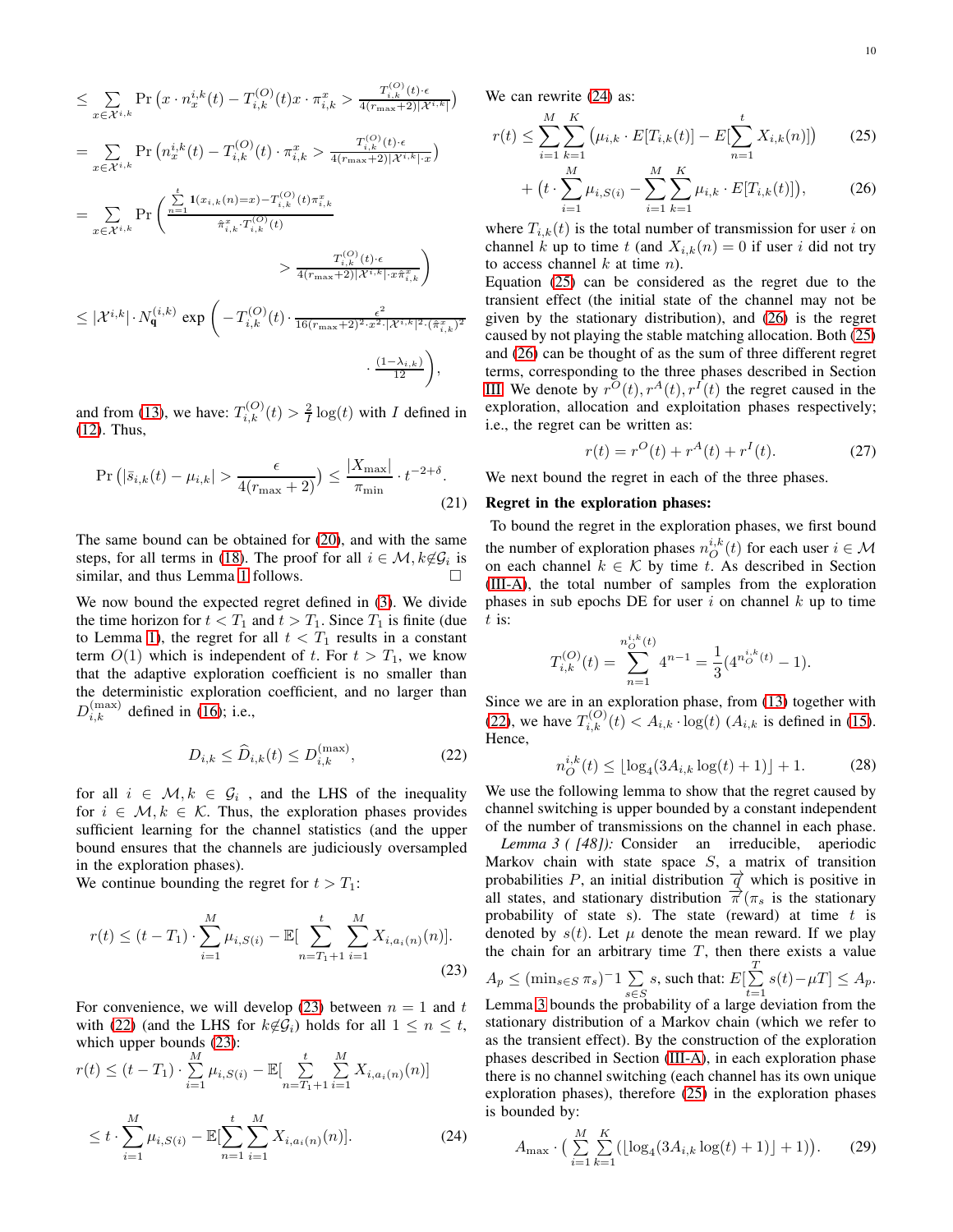We next bound  $(26)$  in the exploration phases. Note that each user has its own exploration time, independent of the other users; i.e., when user  $i$  explores, the other users (for which condition [\(13\)](#page-5-0) holds) continue to exploit. However, user's  $i$ exploration may affect other users exploring during that time due to collision. Specifically, when user  $i$  explores channel  $k$  it affects the regret in two ways. First, user  $i$  does not transmit in its stable channel; hence, the regret is increased by  $\mu_{i,S(i)}$  –  $\mu_{i,k}$ . Second, if k is a stable channel of another user, then because of the collision, the regret will increase by  $\mu_{S^{-1}(k),k}$  $(S^{-1}(k)$  is the user for which channel k is its stable channel ). Combining these two terms, we bound [\(26\)](#page-9-4) in exploration phases by:

<span id="page-10-0"></span>
$$
\sum_{i=1}^{M} \sum_{k=1}^{K} \left( E[N_{i,k}^{(O)}(t)] \cdot (\mu_{i,S(i)} + \mu_{S^{-1}(k),k} - \mu_{i,k}) \right),\tag{30}
$$

where  $N_{i,k}^{(O)}(t)$  consists of the time indices from RE and DE, and depends on the mean hitting time of the channel due to the regenerative cycles. With [\(28\)](#page-9-6) we have:  $_{i,k}$ 

$$
E[N_{i,k}^{(O)}(t)] \leq \sum_{n=0}^{n_O^{i,k}-1} (4^n + M_{\text{max}}^{i,k})
$$
  
=  $\frac{1}{3} (4^{n_O^{i,k}(t)} - 1) + M_{\text{max}}^{i,k} \cdot n_O^{i,k}(t)$   
 $\leq \frac{1}{3} [4(3A_{i,k} \cdot \log(t) + 1) - 1]$   
+  $M_{\text{max}}^{i,k} \cdot \log_4(3A_{i,k} \log(t) + 1).$  (31)

Combining [\(29\)](#page-9-7) and [\(30\)](#page-10-0) we can bound the first term in [\(27\)](#page-9-8):

$$
r^{O}(t) \leq A_{\max} \cdot \Big(\sum_{i=1}^{M} \sum_{k=1}^{K} \big(\lfloor \log_4(3A_{i,k}\log(t)+1) \rfloor + 1\big) \Big) + \sum_{i=1}^{M} \sum_{k=1}^{K} \Big(E[N_{i,k}^{(O)}(t)] \cdot \big(\mu_{i,S(i)} + \mu_{S^{-1}(k),k} - \mu_{i,k}\big)\Big),\tag{32}
$$

which coincides with the first and second terms on the RHS of [\(14\)](#page-5-5).

#### Regret in the allocation phases:

Since an allocation phase will only come after an exploration phase, the number of allocation phases by time t,  $n_A(t)$  is bounded by the total number of exploration phases by time t; i.e.,

$$
n_A(t) \le \sum_{i=1}^M \sum_{k=1}^K n_O^{i,k}(t),
$$

and by using [\(28\)](#page-9-6) we have:

<span id="page-10-2"></span>
$$
n_A(t) \le \sum_{i=1}^{M} \sum_{k=1}^{K} \lfloor \log_4(3A_{i,k} \log(t) + 1) \rfloor + 1.
$$
 (33)

Since the expected rates are unknown in our setting, the allocation phase is executed using the sample means. To bound the expected time required for each allocation phase, we use proposition VI.4. in [6]:

<span id="page-10-1"></span>*Lemma 4 ( [6]):* Denote the expected delay to reach a stable matching configuration by  $T_M$ . There is some constant  $C$  s.t. for every  $M$  we have:

$$
T_M \le C \log(M+1).
$$

Specifically, it was shown in [6] that it is sufficient to choose  $C = 2e$  for the bound to hold.

Lemma [4](#page-10-1) states that each allocation phase is finite with respect to  $t$ , and only depends on the number of users. The total time in

allocation phases by time t, denoted by  $T_A(t)$ , can be bounded by combining [\(33\)](#page-10-2) with lemma [4:](#page-10-1)

$$
E[T_A(t)] \le (2C \log(M+1))
$$
  
 
$$
\cdot \left( \sum_{i=1}^{M} \sum_{k=1}^{K} \lfloor \log_4(3A_{i,k} \log(t) + 1) \rfloor + 1 \right),
$$
 (34)

with  $C = 2e$ .

We now bound  $(25)$  and  $(26)$  for the allocation phases. In each allocation phase, the maximum number of channel switchings is  $M \cdot M$ ; thus, the regret caused by the transient effect is bounded by:

<span id="page-10-3"></span>
$$
A_{\max} \cdot M^2 \cdot \Big( \sum_{i=1}^{M} \sum_{k=1}^{K} \big( \lfloor \log_4(3A_{i,k} \log(t) + 1) \rfloor + 1 \big) \Big). \tag{35}
$$

and the regret due to sub-optimal allocation can be bounded by:

<span id="page-10-4"></span>
$$
E[T_A(t)] \cdot \left(\sum_{i=1}^{M} \mu_{i,S(i)}\right).
$$
 (36)

Combining [\(35\)](#page-10-3), [\(36\)](#page-10-4) we have:

$$
r^{A}(t) \leq A_{\max} \cdot M^{2} \cdot \left( \sum_{i=1}^{M} \sum_{k=1}^{K} \left( \lfloor \log_{4} (3A_{i,k} \log(t) + 1) \rfloor + 1 \right) \right)
$$

$$
+ \left[ \left( C \log(M+1) \right) \cdot \left( \sum_{i=1}^{M} \sum_{k=1}^{K} \lfloor \log_{4} (3A_{i,k} \log(t) + 1) \rfloor + 1 \right) \right]
$$

$$
\cdot \left( \sum_{i=1}^{M} \mu_{i, S(i)} \right), \tag{37}
$$

which coincides with the third and fourth terms in the RHS of [\(14\)](#page-5-5).

#### Regret in the exploitation phases:

We first bound the number of exploitation phases up to time t. As described in Section [III-C,](#page-3-4) the number of time slots in the  $n^{th}$  exploitation phase is  $2 \cdot 4^{(n-1)}$ . Thus we have:

$$
\sum_{n=1}^{n_I(t)} 2 \cdot 4^{n-1} = \frac{2}{3} (4^{n_I} - 1) \le t,
$$

which implies

$$
n_I \le \lceil \log_4(\frac{3}{2}t + 1) \rceil. \tag{38}
$$

During the exploitation phases, there are no channel switchings (each user exploits its stable channel). As a result, the regret caused by the transient effect in the exploitation phases is upper bounded by:

<span id="page-10-5"></span>
$$
A_{\max} \cdot \lceil \log_4(\frac{3}{2}t+1) \rceil. \tag{39}
$$

It remains to bound the regret as a result of not playing the stable matching allocation (which we refer to as a sub-optimal allocation) in the exploitation phases. The event of playing a sub-optimal allocation in an exploitation phase occurs if the previous allocation phase results in a sub-optimal allocation, which occurs if one of the following takes place. The first is that user  $i$  did not correctly identify the order of its  $M$ best channels entering the allocation phase. This event would be denoted by  $Y_i$ . The second eventuality is when the user with the highest expected rate in channel  $k$  was not identified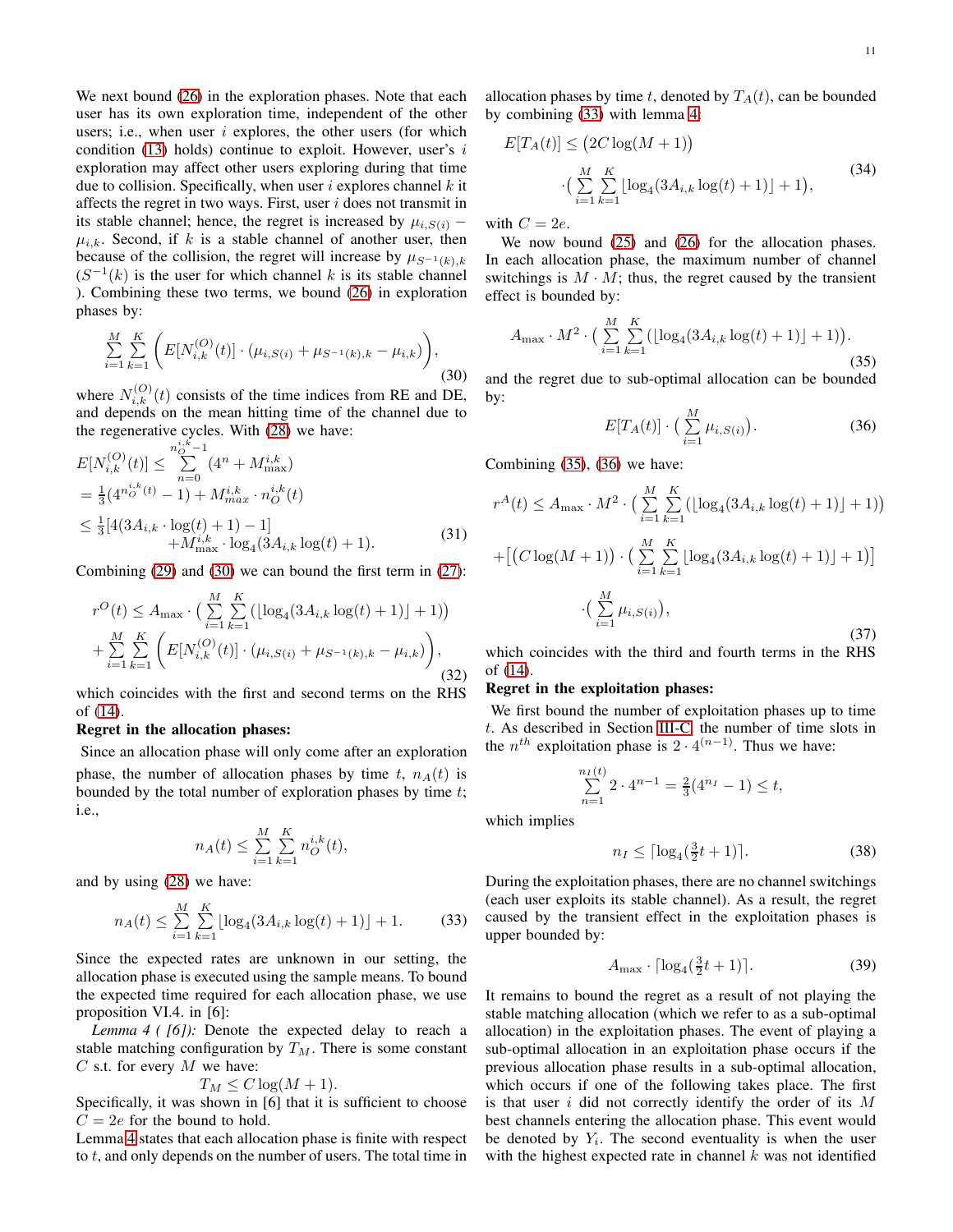<span id="page-11-7"></span>.

correctly in the allocation phase. This event is denoted by  $Z_k$ . We write these events explicitly:

$$
Y_i(t_n) = \bigcup_{k \in \mathcal{M}_i} \bigcup_{l \in \mathcal{K}} \left\{ \bar{s}_{i,k}(t_n) < \bar{s}_{i,l}(t_n) | \mu_{i,k} > \mu_{i,l} \right\}
$$
\n
$$
Z_k(t_n) = \bigcup_{j \in \mathcal{T}_k} \left\{ \bar{s}_{i,k}(t_n) < \bar{s}_{j,k}(t_n) | \mu_{i,k} = \max_{l \in \mathcal{T}_k} \mu_{l,k} \right\},
$$

where  $t_n$  denotes the starting time of the  $n^{th}$  exploitation phase. Based on the above notations, the probability for a suboptimal allocation ( $P_S(n)$ ) in an exploitation phase at time  $t_n$ is given by:

$$
P_S(n) \triangleq \Pr\big(\bigcup_{i \in \mathcal{M}} Y_i(t_n) \text{ or } \bigcup_{k \in \mathcal{K}} Z_k(t_n)\big).
$$

The number of time slots in a sub-optimal allocation in the exploitation phases can be written as:

$$
E[\tilde{T}(t)] = \sum_{n=1}^{n_I(t)} 2 \cdot 4^{n-1} \cdot P_S(n) \le \sum_{n=1}^{\lceil \log_4(\frac{3}{2}t+1) \rceil} 2 \cdot 4^{n-1} \cdot P_S(n)
$$

$$
\leq \sum_{n=1}^{\lceil \log_4(\frac{3}{2}t+1) \rceil} 3t_n \cdot P_S(n). \tag{40}
$$

To complete Theorem [1,](#page-5-2) we need to show that:

$$
P_S(n) = \Pr\left(\bigcup_{i \in \mathcal{M}} Y_i(t_n) \text{ or } \bigcup_{k \in \mathcal{K}} Z_k(t_n)\right) \leq B \cdot t_n^{-1}, \quad (41)
$$

for some  $B > 0$  (there is only a logarithmic number of terms in [\(40\)](#page-11-0)). Using union bounds we have:  $Pr($  | | i∈M  $Y_i(t_n)$  or  $\left(\begin{array}{c} \end{array}\right)$ k∈K  $Z_k(t_n)$ 

$$
\leq M^2 K \cdot \Pr\left(\bar{s}_{i,k}(t_n) < \bar{s}_{i,l}(t_n) | \mu_{i,k} > \mu_{i,l}\right) \tag{42}
$$

$$
+MK \cdot \Pr\left(\bar{s}_{i,k}(t_n) < \bar{s}_{j,k}(t_n) | \mu_{i,k} = \max_{l \in \mathcal{T}_k} \mu_{l,k}\right) \tag{43}
$$

To bound [\(42\)](#page-11-1) and [\(43\)](#page-11-2), we define  $C_{t,v} = \sqrt{L \log(t)/v}$ . Equation [\(42\)](#page-11-1) implies that at least one of the following must hold

$$
\bar{s}_{i,k}(t_n) \le \mu_{i,k} - C_{t_n, T_{i,k}^{(O)}} \tag{44}
$$

$$
\bar{s}_{i,l}(t_n) \ge \mu_{i,l} + C_{t_n, T_{i,l}^{(O)}} \tag{45}
$$

.

$$
\mu_{i,k} < \mu_{i,l} + C_{t_n, T_{i,l}^{(O)}} + C_{t_n, T_{i,k}^{(O)}}.\tag{46}
$$

First we show that the probability for event [\(46\)](#page-11-3) is zero.

$$
\Pr(\mu_{i,k} < \mu_{i,l} + C_{t_n, T_{i,l}^{(O)}} + C_{t_n, T_{i,k}^{(O)}})
$$
\n
$$
= \Pr\left(\mu_{i,k} - \mu_{i,l} < \sqrt{\frac{L \log t_n}{T_{i,l}^{(O)}(t_n)}} + \sqrt{\frac{L \log t_n}{T_{i,k}^{(O)}(t_n)}}\right)
$$
\n
$$
\leq \Pr\left(\mu_{i,k} - \mu_{i,l} < 2\sqrt{\frac{L \log t_n}{\min\left\{T_{i,k}^{(O)}(t_n), T_{i,l}^{(O)}(t_n)\right\}}}\right)
$$
\n
$$
\leq \Pr\left(\min\left\{T_{i,k}^{(O)}(t_n), T_{i,l}^{(O)}(t_n)\right\} < \frac{4L}{(\mu_{i,k} - \mu_{i,l})^2} \log(t_n)\right)
$$

Combining [\(22\)](#page-9-1) with [\(13\)](#page-5-0) (which holds since we started an allocation phase), we have:

$$
T_{i,k}^{(O)}(t_n) > \frac{4L}{\min_{\ell \neq k} \{(\mu_{i,k} - \mu_{i,\ell})^2\}} \log(t_n)
$$
  

$$
\geq \frac{4L}{(\mu_{i,k} - \mu_{i,l})^2} \log(t_n)
$$
  

$$
T_{i,l}^{(O)}(t_n) > \frac{4L}{\min_{j \neq \ell} \{(\mu_{i,l} - \mu_{i,j})^2\}} \log(t_n)
$$
  

$$
\geq \frac{4L}{(\mu_{i,k} - \mu_{i,l})^2} \log(t_n),
$$

 $\overline{A}$   $\overline{I}$ 

which ensures that the probability of [\(46\)](#page-11-3) is zero. Note that here we used the fact that  $D_{i,k} \geq D_{i,k}^{(R)}$ .

We now bound [\(44\)](#page-11-4) and [\(45\)](#page-11-5) using Lezaud's result (Lemma [3\)](#page-9-5). With similar steps as used above to bound [\(19\)](#page-8-1), we can show:

$$
\Pr\left(\bar{s}_{i,k}(t_n) \le \mu_{i,k} - C_{t_n, v_{i,k}}\right) \le \frac{|\mathcal{X}^{i,k}|}{\pi_{\min}} t^{-\frac{L\bar{\lambda}_{\min}}{28X_{\max}^2 r_{\max}^2 \pi_{\max}^2}} \tag{47}
$$
\n
$$
\Pr\left(\bar{s}_{i,l}(t_n) \ge \mu_{i,l} + C_{t_n, v_{i,l}}\right) \le \frac{|\mathcal{X}^{i,l}|}{\pi_{\min}} t^{-\frac{L\bar{\lambda}_{\min}}{28X_{\max}^2 r_{\max}^2 \pi_{\max}^2}} \tag{48}
$$

<span id="page-11-6"></span><span id="page-11-0"></span>Using  $(1)$ ,  $(42)$  is bounded by:

$$
M^2K \cdot \Pr\left(\bar{s}_{i,k}(t_n) < \bar{s}_{i,l}(t_n) | \mu_{i,k} > \mu_{i,l}\right)
$$
\n
$$
\leq M^2K \cdot \frac{2X_{\text{max}}}{\pi_{\text{min}}} \cdot t^{-1}.\tag{49}
$$

Equation [\(43\)](#page-11-2) can be bounded using similar techniques, this time using the fact that  $D_{i,k} \geq D_{i,k}^{(C)}$ , and we can bound [\(41\)](#page-11-6):

<span id="page-11-2"></span><span id="page-11-1"></span>
$$
\Pr\left(\bigcup_{i\in\mathcal{M}} Y_i(t_n) \text{ or } \bigcup_{k\in\mathcal{K}} Z_k(t_n)\right) \le (M^2K + MK)\frac{2X_{\max}}{\pi_{\min}} \cdot t^{-1}
$$
\n(50)

With [\(50\)](#page-11-7) we can bound [\(40\)](#page-11-0), and therefore the regret due to sub-optimal allocation in the exploitation phases is bounded by:

<span id="page-11-8"></span><span id="page-11-4"></span>
$$
3\left(\sum_{i=1}^{M} \mu_{i,S(i)}\right)(M^2K+MK)\frac{2X_{\max}}{\pi_{\min}} \cdot \lceil \log_4(\frac{3}{2}t+1) \rceil. \tag{51}
$$

<span id="page-11-5"></span><span id="page-11-3"></span>By combining [\(51\)](#page-11-8) with [\(39\)](#page-10-5), the total regret in the exploitation phases is:

$$
r^{I}(t) \leq A_{\max} \cdot \lceil \log_4(\frac{3}{2}t + 1) \rceil + 3\left(\sum_{i=1}^{M} \mu_{i, S(i)}\right)(M^{2}K + MK)^{\frac{2X_{\max}}{\pi_{\min}}} \cdot \lceil \log_4(\frac{3}{2}t + 1) \rceil,
$$
\n(52)

which coincides with the two last terms on the RHS of [\(14\)](#page-5-5).

#### **REFERENCES**

- [1] T. Gafni and K. Cohen, "A distributed stable strategy learning algorithm for multi-user dynamic spectrum access," in *57th Annual Allerton Conference on Communication, Control, and Computing (Allerton)*, pp. 347–351, 2019.
- [2] H. S. Wang and N. Moayeri, "Finite-state markov channel-a useful model for radio communication channels," *IEEE transactions on vehicular technology*, vol. 44, no. 1, pp. 163–171, 1995.